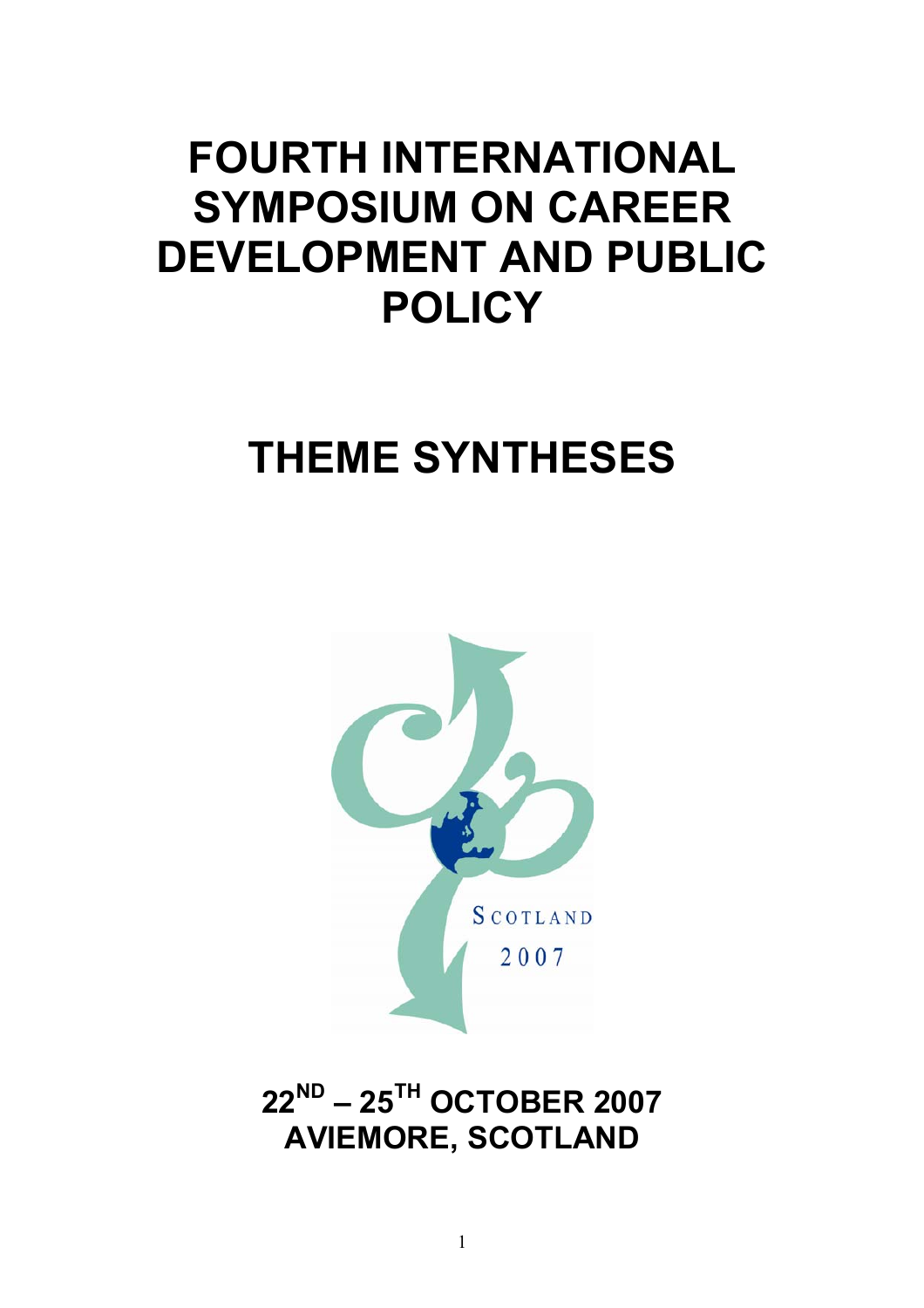## **Introduction**

### **Tony Watts**

The country papers (including the papers produced by international organisations) have been synthesised in order to bring them into the symposium in a manageable form. It is hoped that all participants will at least have read all of the syntheses in advance of the event, so that the discussions can build upon the work that has already been done.

The syntheses are not however intended to discourage participants from reading the country papers themselves. The frequent references to particular countries and organisations are designed in part to encourage readers to go back to the original papers (listed below) in relation to statements and issues which particularly interest them. In this sense, the syntheses can be viewed as a kind of index to their sources.

At the end of each synthesis is a list of questions which, in the light of our reading of the papers, seem to be likely to produce a discussion that will meet the needs of participants. They are designed as a stimulant, not as a straitjacket.

| 1. Blending         | 2. Strategic     | 3. Harnessing    | 4. Impact       | 5. Role of the |
|---------------------|------------------|------------------|-----------------|----------------|
| <b>Economic and</b> | Leadership       | <b>Diversity</b> | <b>Evidence</b> | <b>Citizen</b> |
| <b>Social Goals</b> |                  |                  |                 |                |
|                     |                  |                  |                 |                |
| Australia           | <b>ACP</b>       | <b>ACP</b>       | <b>Botswana</b> | Austria        |
| Austria             | Australia        | Australia        | Canada          | Denmark        |
| <b>Bhutan</b>       | Austria          | <b>Botswana</b>  | Denmark         | England        |
| Canada              | <b>Bhutan</b>    | Denmark          | Finland         | Israel         |
| Egypt               | <b>Botswana</b>  | England          | Hungary         | Jordan         |
| England             | Canada           | <b>IAEVG</b>     | <b>IAEVG</b>    | Scotland       |
| Finland             | Finland          | India            | Ireland         | <b>USA</b>     |
| India               | Hungary          | Israel           | Maldives        | Wales          |
| Ireland             | <b>IAEVG</b>     | Netherlands      | Norway          | (8)            |
| Israel              | India            | NZ               | Thailand        |                |
| Jordan              | Ireland          | Northern Ireland | Wales           |                |
| Maldives            | Jordan           | Thailand         | (11)            |                |
| Mexico              | Maldives         | <b>USA</b>       |                 |                |
| Netherlands         | Malta            | (13)             |                 |                |
| NZ                  | Netherlands      |                  |                 |                |
| Northern Ireland    | Northern Ireland |                  |                 |                |
| Norway              | Norway           |                  |                 |                |
| Scotland            | Scotland         |                  |                 |                |
| Thailand            | <b>USA</b>       |                  |                 |                |
| (19)                | (19)             |                  |                 |                |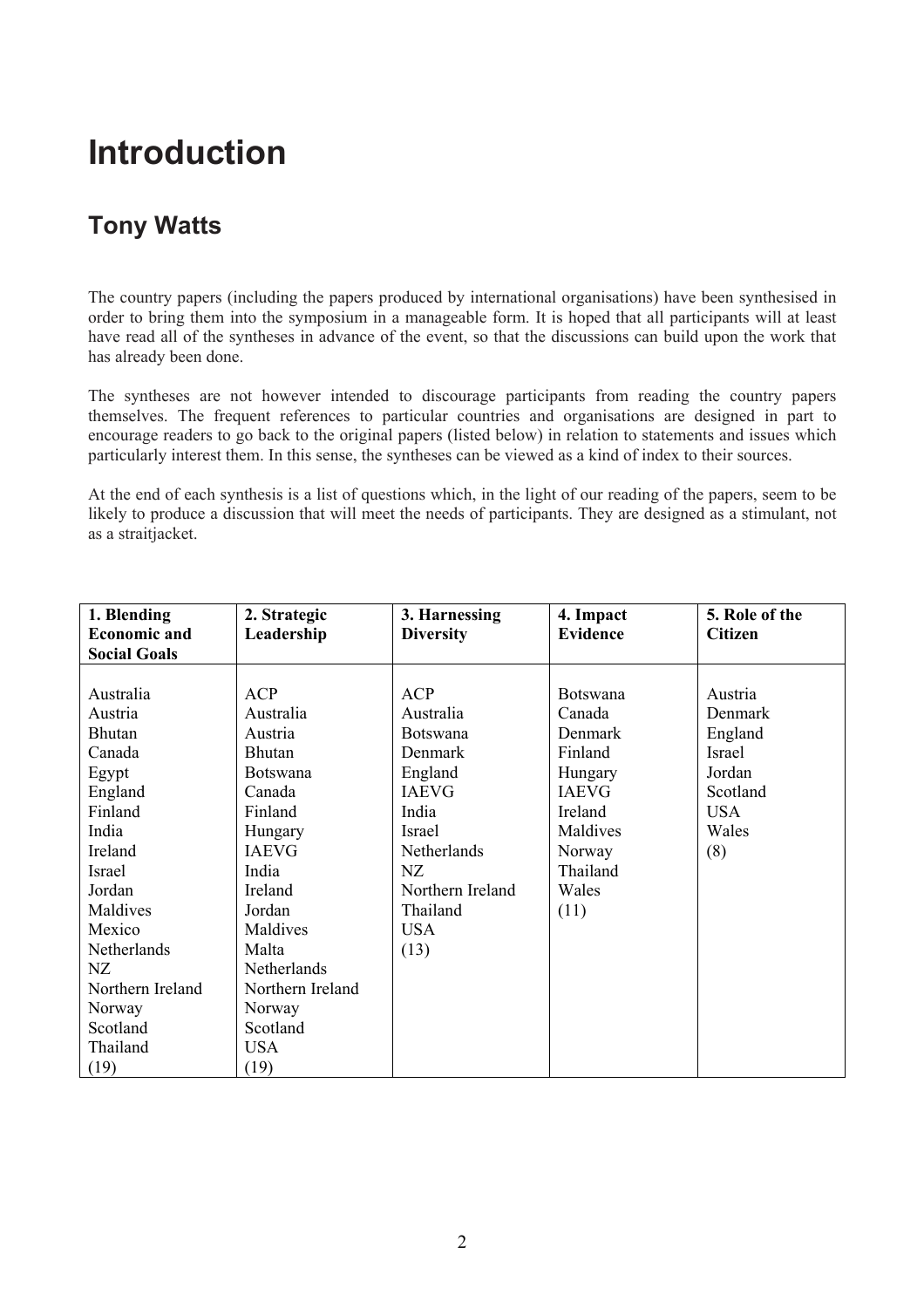## **Theme 1: Blending Economic and Social Goals**

### **Synthesis Report by Peter Plant**

#### **The reports**

This synthesis report is based on the 19 country reports which covered Theme 1. The reports were asked to address five sets of questions as outlined below. Most reports addressed at least some of these questions; few addressed all.

#### **Question 1: Economic and social policy goals**

In most countries, the emphasis is on skills development and economic growth. This is seen, for example, in the report on Northern Ireland: 'The Government's aim is to enable people to progress up a skills ladder, in order to raise the skills level of the whole workforce; to help deliver higher productivity and increased competitiveness; and to secure Northern Ireland's future in a global marketplace.' The adult guidance services, in particular, as seen as part of such policy aims. Scotland, too, with its all-age approach to career guidance sees career guidance is an enabler, building skills to help people make choices and helping people to play a full role in the labour market throughout their lives. Scotland is establishing a new approach to the curriculum focusing on the learner, increasing entrepreneurship and confidence in young people, tackling the problems faced by vulnerable young people who are not in education, employment or training and building local partnerships to help adults into work. In all of these, career guidance is seen as having a particular role to play. Scotland recognises that career guidance is an essential bridge between economic and social development.

Thus, the social inclusion agenda creeps up from time to time, but it seems in many cases to be seen as an almost separate policy agenda, i.e. a compensating policy area which sits beside the main economic growth and competitiveness agenda. In some countries (e.g. England and Norway) this has had consequences for the structures in guidance provision: England has to some extent separated Connexions from the mainstream skills agenda, and Norway has divided its school-based guidance services into careers and social/personal issues.

#### **Question 2: Blend or balance?**

Most countries maintain the view that well-organised career services have a significant contribution to make to the effective operation of education systems, to the operation of the labour market and to the effective use of the nation's talents and skills. For example, the Australian agenda 'will enable more Australians to realise their potential, and that of the nation. It will have a major impact on the living standards of Australians, and generate significant dividends for the Australian economy. It is an agenda that is both good for people and good for the economy'. The Australian report uses the term 'human capital' to place citizens as an economic resource and points to the need to balance the economic agenda with the social agenda and ensure that the work, learning and welfare needs and conditions of citizens are not eroded. A side-comment on the human capital aspect comes from the Indian report which bluntly states that: 'India is rich in human capital but poor in human development.'

In the Irish context, the notion is that economic development and social inclusion are interlinked, not blended: 'Access to lifelong learning is identified as part of a multi-faceted approach to the development of a knowledge-based, innovative economy and an inclusive society… through the provision of second chance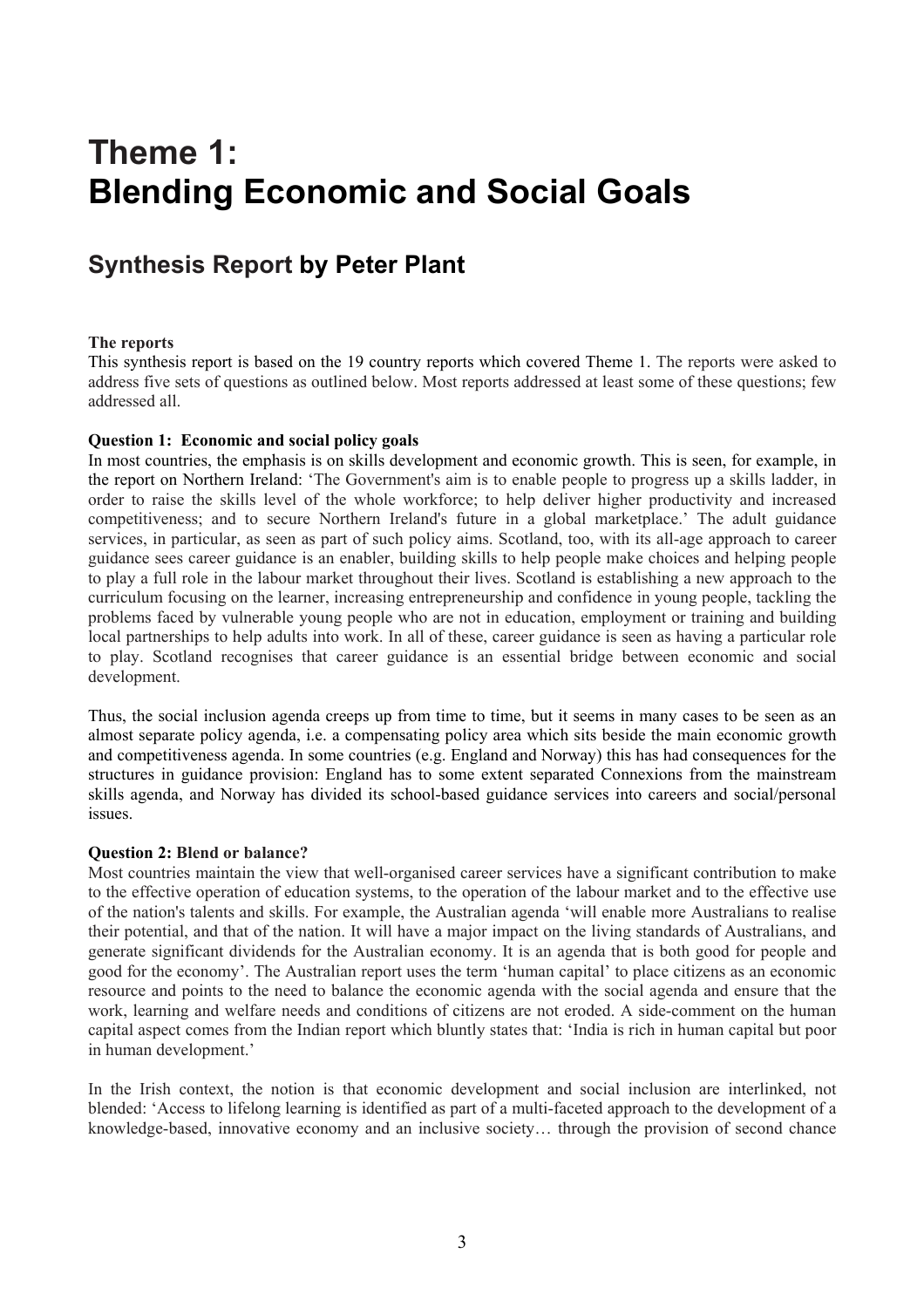education and training for those with low skills and addressing access barriers through strengthening supports, guidance, counselling, and childcare services, with increased flexibility of provision'

Most countries find that the two policy areas (economic and social) do not blend easily or even balance, although guidance is often seen as a key catalyst for supporting lifelong learning agendas, contributing to workforce development through workforce preparation, adaptability and reintegration programmes, outreach guidance services and educational drop-out programmes. In these terms, the policies aim to balance the two roles of guidance: i.e. that of (1) enhancing economic growth, global labour market competitiveness and flexibility, and on the other hand (2) the social inclusion agenda, where guidance has a societal compensation role to play, even to the degree as serving as the Trojan Horse within the very systems that produce educational drop-out and labour market failures.

#### **Question 3: Examples of policies**

Cultural traits come to the forefront when economic and social policy goals are expressed. Thus Bhutan has introduced the concept of the Gross National Happiness (GNH), which builds on four pillars of development: (1) sustainable and equitable socio-economic development, (2) conservation of the environment, (3) preservation and promotion of cultural heritage and (4) good governance. 'Gross National Happiness embodies all aspects of human development of which career development has been accorded high priority in recent years. In Bhutan, the economic growth and human development are mutually reinforcing and positively interlinked'.

Along similar lines, the concept of 'Sufficient Economy' is pivotal to understanding economic and social policy goals in Thailand. The Sufficient Economy focuses on the middle-path approach as a mode of conduct to achieve moderation in life. To achieve sufficiency, one would live more sustainable, minimise greed, and apply moderation reason... The main point is to live together in peace and harmony with nature and the environment 'Yuyen Bhensuk' (i.e. Happy and Healthy Living) is the policy driver here. This has huge implications for career guidance policies which in this light will not seek, for example, to advance economic growth at the expense of sustainability. Recently, this has been reinforced by the International Labour Organisation in its paper on *Green Jobs: Facing up to an Inconvenient Truth* (ILO, 2007).

By contrast, most Western countries and a few others have generated policies which point to the importance of economic growth and labour market efficiency. Thus, Egypt's report states that in 2006, 'economy continued to grow robustly with real GDP increasing by more than 6%. Prospects for sustaining this growth rate remains a challenge for policy-makers and the need for a number of structural reforms, including career guidance'. In England, 'Human capital theory emphasises the importance of increasing individuals' knowledge, creativity and innovative flair as a critical means of gaining competitive economic advantage. Current policies focus both upon developing human capital and upon promoting innovation and entrepreneurship. In addition, a policy of social inclusion is dominant through a process of welfare to work'.

Likewise, the Finnish report points to current labour force shortage as a main challenge for guidance services: 'Repeated and continuous participation in training has become part of the individual's career development, and this is also required for labour and industrial political reasons, as all labour resources must be used. The educational standard of the unemployed, which is lower than the standards of the rest of the population, must be improved. Young people without vocational competence must be guided to educate themselves and to improve their vocational capacities before moving on to the actual working life. The growing share of the immigrant population and cultural diversity are increasing challenges.

Here the Finns express a number of policy concerns that are shared across Europe and elsewhere. The ensuing answers in terms of guidance policies and activities include outreach services, drop-out prevention schemes, targeted guidance provision for migrant workers and older workers, proactive career guidance services within tertiary education (see e.g. New Zealand), easy access to guidance services, including guidance in the actual workplace (see e.g. www.workplaceguidance.eu), and the intensified use of ICT, including telephone helplines such as the UK-based Learndirect (see www.learndirect.co.uk).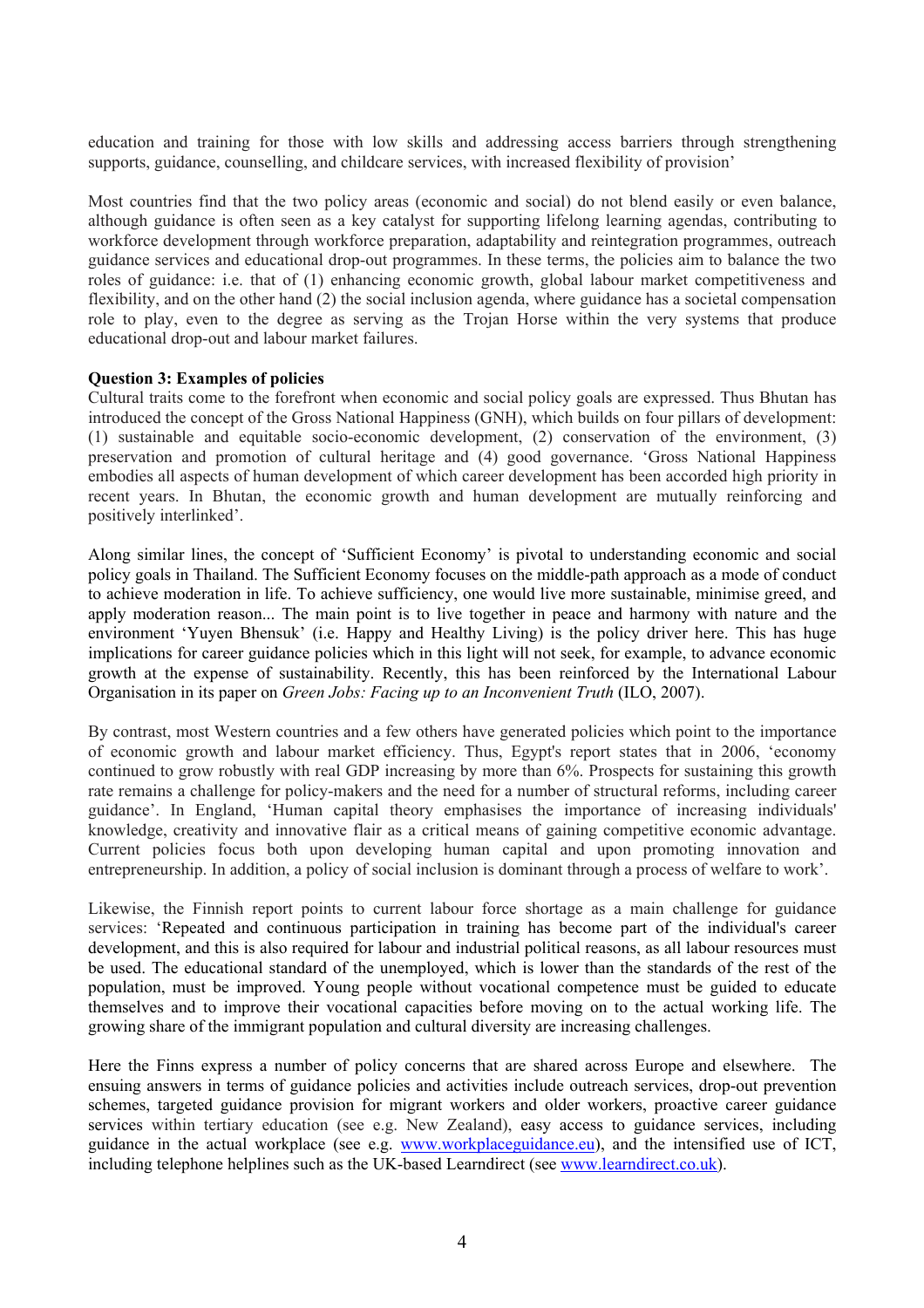Israel, with its multifaceted cultures, faces a complex set of problems: expanding the participation of underrepresented groups in the work force; diminishing academic achievement gaps among the country's different populations; and integrating immigrant populations from developed and undeveloped countries in social, economic and educational spheres. Participation in Israel's workforce is some 10% lower than in developed countries. Various programmes to encourage employment, especially among ultra-Orthodox men and Arab women, have been installed.

In most of these activities, individualistic and economic growth oriented goals are reflected in the actual policy and guidance measures: there is no or little emphasis on sustainability, on Sufficient Economy or on GNH (Gross National Happiness), but rather on GNP (Gross National Product). Mexico, for example, maintains a holistic mental health oriented approach to career development, although guidance provision seems to be patchy in practice: the concept of Integral Educational Orientationas is seen as a transdisciplinary activity that strives to contribute to the development of the people in terms of both health and education .

#### **Question 4: How is career development contributing to the achievement of these goals?**

Many countries have guidance schemes and activities in place with the aim to re-integrate and include people who are not in education, employment or training (NEET). Some countries have a stronger tradition of involving the social partners in career guidance. Thus the Nordic countries have formed career development partnerships with local stakeholders, including trade unions and industrial organisations. The partners in the Netherlands have written up a formal agreement on such matters to promote investment in human capital. And some countries (Denmark and Ireland, for example) have some form of National Guidance Forum to coordinate guidance efforts across sectors. All these examples strive to contribute to economic and social goals, but the outcomes of these measures are unclear. Some countries focus on particular target groups to achieve economic and social goals. Thus New Zealand aims to improve labour market integration and settlement outcomes for migrants and refugees, so aiming at both economic and social goals. As part of this crossgovernment initiative, tailored career planning assistance is provided to migrants and refugees to help lift participation rates and reduce issues of under-employment. Assisting migrants and refugees to find sustainable employment in line with their career aspirations has social as well as economic benefits.

#### **Question 5: How could this contribution be enhanced?**

Structural linkages across guidance sectors are weak in most countries and need to be reinforced to create transparency and progression in guidance. Outcomes of guidance interventions are rarely measured. In most of above-mentioned activities and policies, individualistic and economic growth oriented goals are reflected in the actual policy and guidance measures: there is no or little emphasis on sustainability, on Sufficient Economy or on GNH (Gross National Happiness), but rather on GNP (Gross National Product). Ireland, however, does mention the issue of environmental sustainability alongside its economic goals in its National Development Plan 2007-2013, which sets out 'the economic and social investment priorities needed to realise the vision of a better quality of life for all. This better quality of life will be achieved by supporting the continued development of a dynamic and internationalised economy and society with a high commitment to international competitiveness, social justice and environmental sustainability'. Linking and balancing the three latter policy areas would enhance the contribution of guidance.

#### **Conclusion**

There is consensus that guidance has a pivotal role to play in sustaining economic development, labour force and skills development, mobility, and lifelong learning. Most of such policy goals are concerned with economic growth. This approach is close to being a paradigm. The social inclusion side of guidance is represented in a number of social compensation-oriented guidance goals and activities in terms of drop-out prevention schemes, integration of migrant workers and ethnic minorities, outreach services, easing access to guidance, workplace guidance etc. How progression and continuity is to be maintained (and measured) across these policy and activity areas is unclear in most cases: few national or regional bodies seem to have addressed how both economic growth *and* social equity goals can be obtained through guidance. However,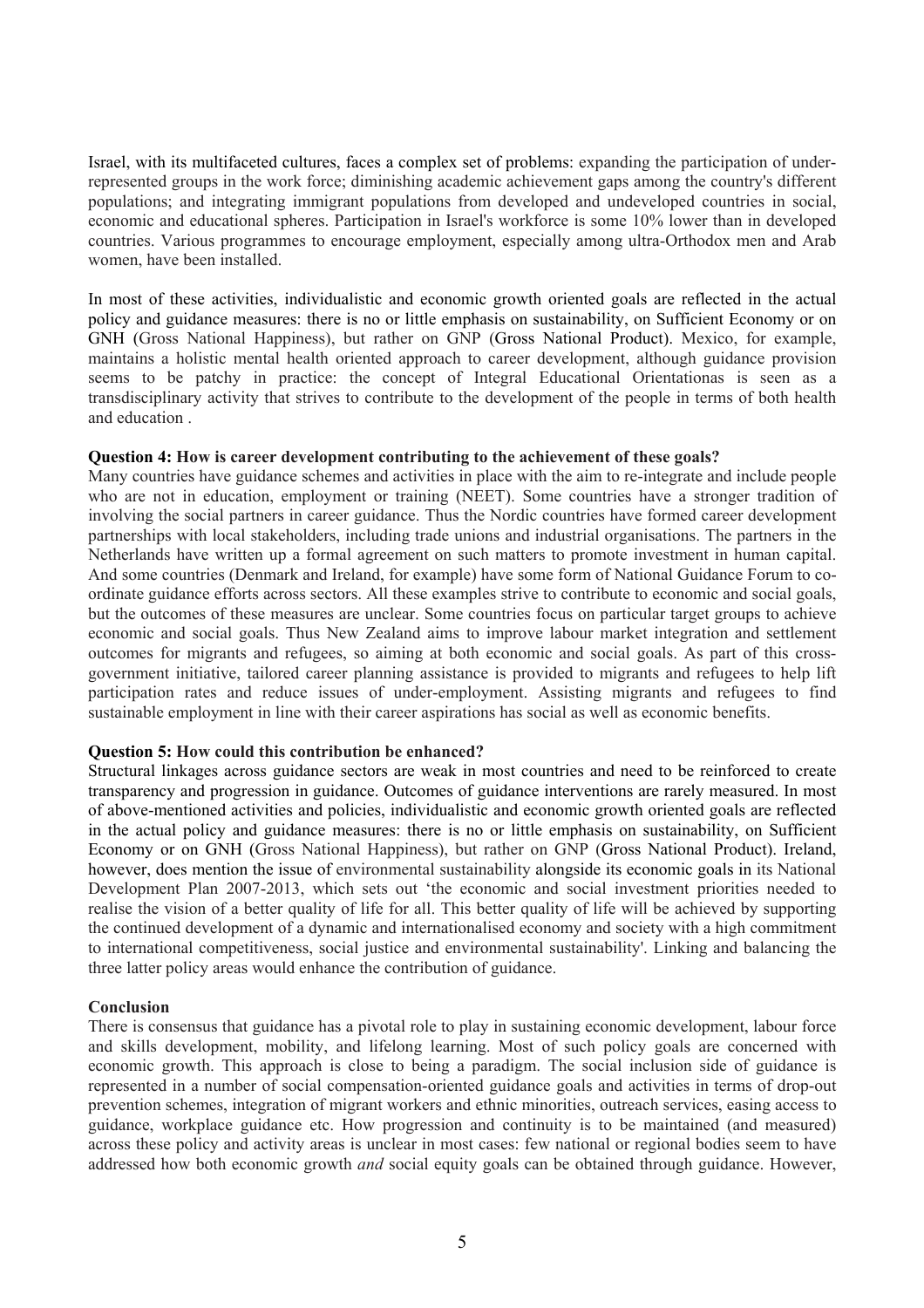aside from the overall consensus, there are other voices: the concepts of Sufficient Economy, Gross National Happiness and Green Guidance represent other approaches. Moreover, a picture emerges of two sometimes contradictory policy aims in which guidance is expected to play a double role: sustaining economic development as it unfolds in a highly competitive global economy on the one hand, and, on the other hand, fostering social inclusion and cohesion. While many countries are seeking to balance and blend these aims, there is some evidence of tensions between them.

- 1. How are economic and social policy goals reflected in guidance activities and structures, and what impact do they have on these activities and structures?
- 2. Can economic development and social inclusion goals blend, or is it a matter of the balance between them?
- 3. Should guidance aim to sustain concepts such as Gross National Happiness (GNH) and Sufficient Economy? If so, what are the implications for its provision?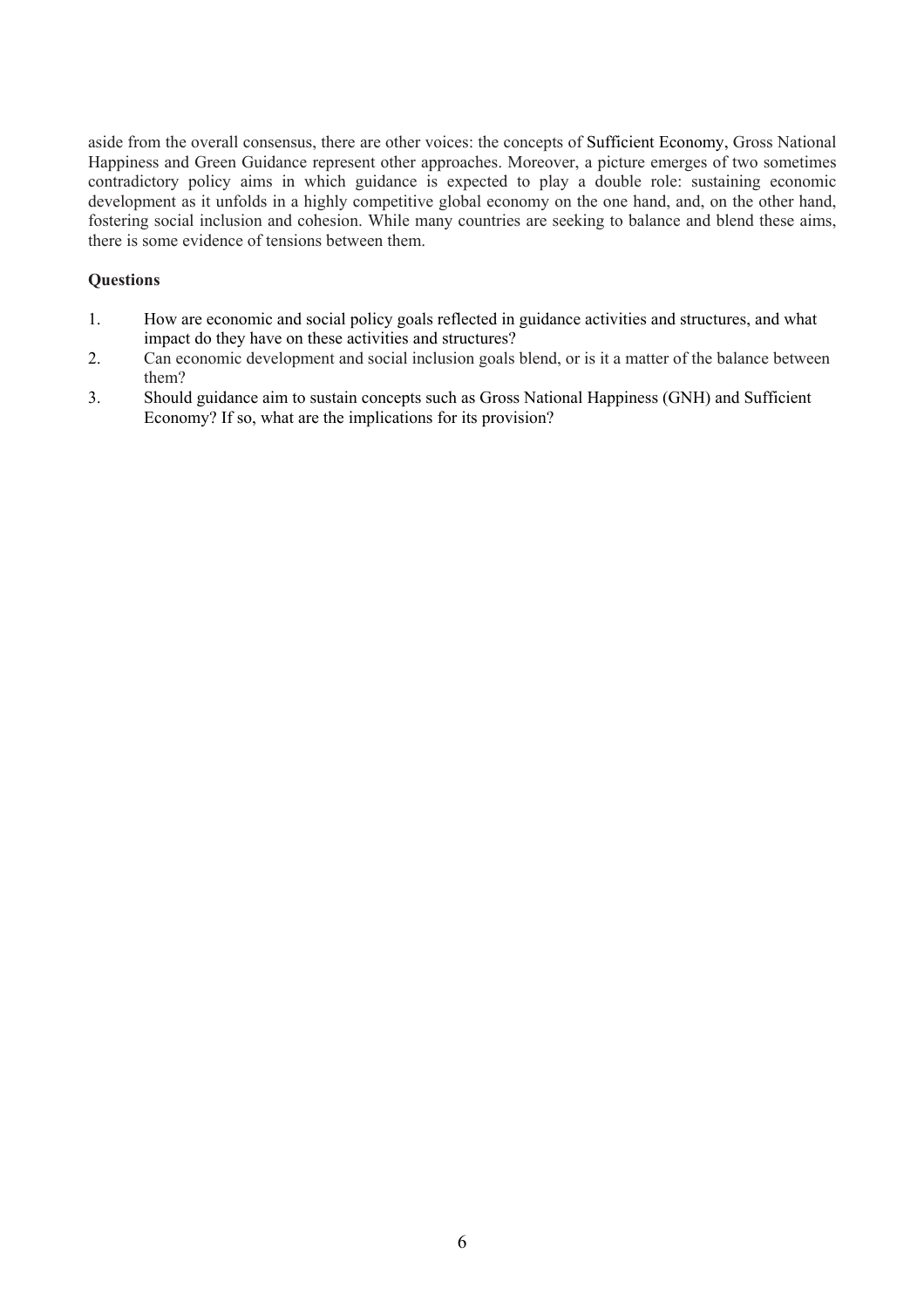## **Theme 2: Strategic Leadership**

### **Synthesis Report by Lynne Bezanson**

#### **The reports**

This synthesis report is based largely on the 19 country reports which covered Theme 2. The reports were asked to address five questions as outlined below (Questions 4 & 5 are combined). Most reports addressed some of these questions; 4 countries addressed them all.

#### **Question 1: Describe the strategic leadership for career development in your country.**

At the policy level, two mechanisms are predominant: government bodies which link career development to broader social and economic policy agendas; and national strategies which focus on specific aspects of the career development delivery system and which usually are initiated and/or supported at the policy level but enacted through national forum structures.

The Australian paper credits committees established by MCEETYA (Ministerial Council on Education, Employment, Training and Youth Affairs) with 'much of the momentum for national career development activities'. Finland has had joint ministerial thematic working groups in guidance policy development since the 1980s. The Hungarian National Development Plan (2007-13) includes an overall survey on the national guidance system. The Canada paper reports a new representative provincial/territorial working group in career development (under the Forum of Labour Market Ministers) as 'a very significant step forward for the future of career development in Canada'. Austria has a National Guidance Strategy. Ireland has had a National Guidance Forum since 2004 which has developed a framework for service delivery, quality assurance and practitioners' competencies. Several European countries cited participation in the EU Forums on Lifelong Guidance as contributing to leadership in their own countries. A Scottish Guidance Network has been established to bring coherence to the delivery system.

Stakeholder participation in these bodies varies. Some are dominantly or exclusively government. Finland's national forum on youth in transition includes representatives of youth and the career profession as well as governments; Malta's National Guidance Forum includes government as well as training institutions, and employer and practitioner representatives. Australia cites CICA, a coalition of 12 state professional associations, as 'providing a voice for the industry and a focal point for government', and credits this partnership with substantial quality improvements in career development services. Its paper suggests a new paradigm shift in policy development based on partnerships and shared intelligence, and quotes a senior government official who stated: 'it's vital in looking at policy development to take account of the experience of the people who are actually delivering the programme'.

Three themes were regularly described as priorities in National Forums: service standards; services to adults; and skills enhancement. Ireland has established a Forum for Workplaces of the Future in which career planning and developing personal learning plans for employees are key components. Since 2001, guidance programming in the school system has been inspected along with other academic subject areas. The Irish Institute of Guidance Counsellors provides annual professional supervision to practising counsellors. Finland has developed a National Plan for Adult Guidance (2007-13) which includes guidance in workplaces as well as prior learning assessment; it has a research focus on evaluating the effectiveness of different delivery modes and is developing a national feedback mechanism. England has completed a national skills review which has recommended a universal careers service for adults by 2010. Canada cites the need for more federal funding to the provinces to strengthen universal access, and has set building the evidence base and establishing service delivery standards as priorities.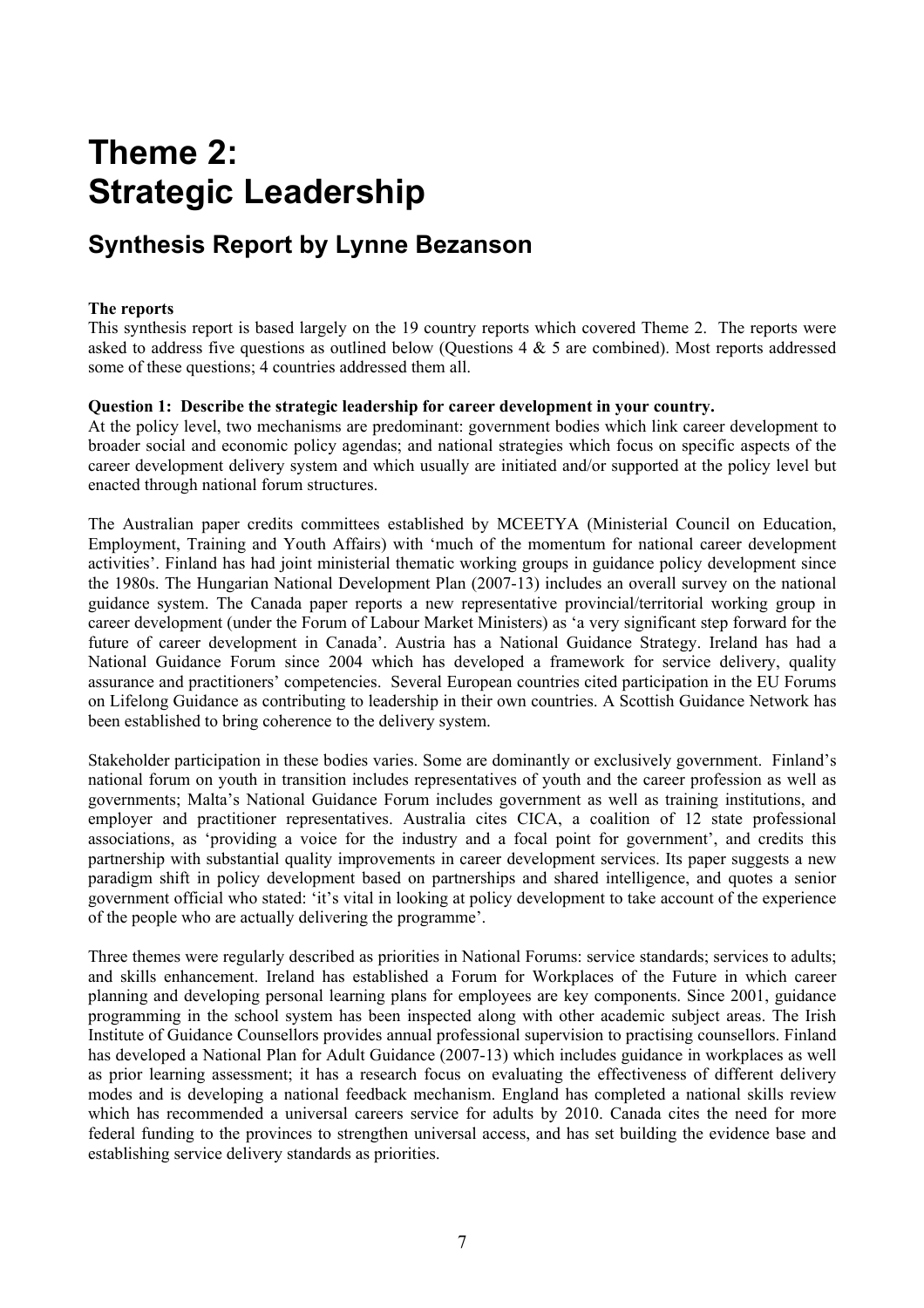Countries which reported inadequate mechanisms for strategic leadership recognised the need for or were in the process of building towards establishing national mechanisms, forums or representative bodies which would provide such leadership. Botswana, Hungary, India, Jordan, the Netherlands and Norway are examples.

Few country papers elaborated on strategic leadership within the career development profession although several cited professional partnerships as important (see Question 2 below). Australia reported professional leadership as a strength, as did Ireland. England pointed to the need to strengthen links between professional associations and employer groups. Canada cited the absence of a pan-Canadian organisation, forum or action group for career development practitioners as a challenge.

Papers from the IAEVG and the Association for Career Professionals International (ACP International) focused on professional leadership. IAEVG particularly noted the importance of the guidance sector having an interface with international bodies affiliated with the United Nations, and cited several examples of them playing this proactive role. It also launched in 2007, an international credential in Educational and Vocational Guidance Practice (EVGP) for individuals and training programmes. A joint task force has been formed between IAEVG, ACP International and the Institute of Career Certification International to explore a means for reciprocal recognition of their qualification processes.

#### **Question 2: What are the strengths and weaknesses of any mechanisms or structures?**

Australia cited CICA as a mechanism which has established 'sustained and respectful co-operation with government and other stakeholders'. CICA leadership resides with career professional volunteers and there is a limit to their capacity to provide time and expertise to contribute to the all-government approach which is seen as needed. Additionally, career development competes with a crowded policy agenda at very infrequent meetings of the senior policy group (MCEETYA). Similarly, Ireland reported the quality of partnerships between government agencies and professional associations as a strength. Among other advances, it has led to the gathering of data on guidance provision which enables policy to be increasingly evidence-based. Data gathered includes how guidance hours are actually being used in schools, the nature of programmes, and the perceptions of administrators, parents and other stakeholders, as well as the experience of past and present students. The lack of a tracking system to ensure seamless services across the learning system is cited as a weakness of current provision. Malta's National Guidance Forum established a 10-point work-plan based on identified weaknesses and is systematically tacking each. An example is a previous lack of input by social partners, which has been addressed by each sector appointed an active representative.

Both Malta and Norway are dividing guidance in the schools into two distinct areas of personal counselling and career development, and cite this as a strength. While Jordan acknowledges a low understanding of career development services at the policy level, it is systematically putting in place several building blocks to make progress, including a three-year action plan which asks policy-makers to take leadership as a Steering Committee. The Netherlands acknowledges that social goals are not sufficiently connected to career development at policy levels, but points out that the high level of deregulation of career services provides significant scope for innovation: some joint projects are emerging which show promise.

Both Bhutan and India cite the importance of expanding provision through third parties who could receive short training programmes to operate within a limited scope of practice but to reach many. Bhutan is making parents a target audience.

Increased rigour with respect to service accountability is noted as a weakness by several countries. Australia, Canada, Malta, Scotland and USA are examples. At the same time, service accountability is cited as moving higher on policy and professional agendas, which is a strength. The same applies to implementing professional standards for practitioners.

Increased involvement of employers is cited in several papers as a weakness.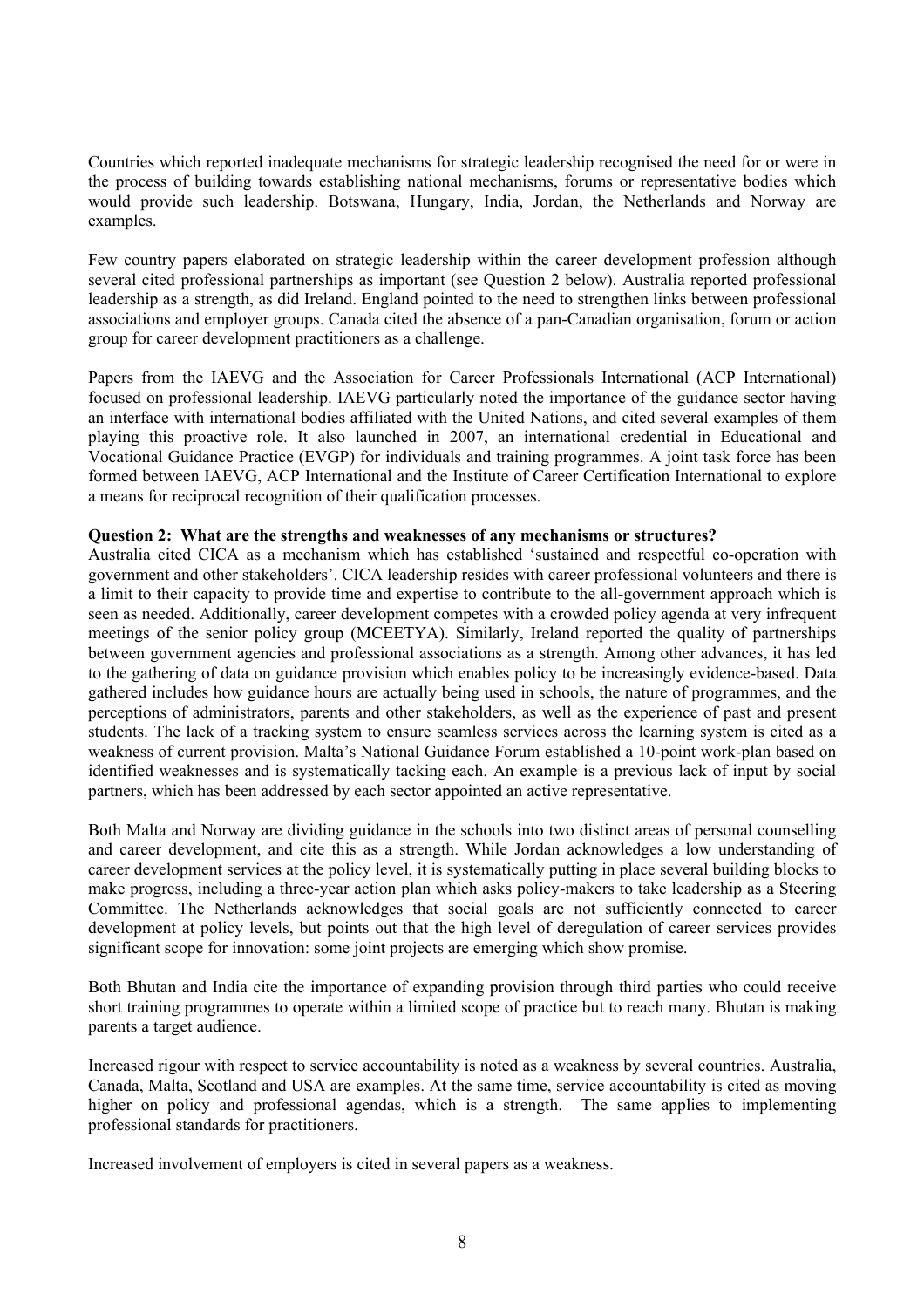#### **Question 3: What steps might be taken to improve strategic leadership?**

Australia advocates an Institute of Career Development with dedicated resources to develop a national coherent system and a whole-government approach rather than the current concentration in one department. A unique suggestion is to allow career counselling and other career services as a tax deduction (private provision supported by government is strong in Australia).

Several countries focus on the need to strengthen evaluation. Norway calls for national quality indicators; the USA advocates incorporating career development standards and annual performance plans for educators.

Finland advocates steps to merge the existing cross-sectoral working groups into a sustainable national expert forum on lifelong guidance. Canada suggests creating opportunities to connect regional, provincial and national consultations to build stronger professional networks.

India advocates a model of career development which is based on research and is culturally specific and appropriate for the Indian population. It further wants to involve industry in building school curriculum to begin to bridge learning and work.

#### **Questions 4 & 5: How well-known and valued is career development among the general public in your country and how can this be improved?**

Very few countries addressed these questions explicitly.

Ireland reported a very high level of public awareness. It cites a study on 'The Perceptions of the Public on Guidance and Guidance Services' in which the majority of respondents were positive about the benefits of guidance in helping them access lifelong learning. There was widespread agreement that adult guidance needed to include the employed, those with and without financial difficulties and the retired. Ireland notes that while many people still do not know how to access services, 'more people acknowledge the fact that career development is an integral part of one's working life in Ireland'.

Australia reports that awareness of career development is strong in the school system as well as where programmes are specifically targeted, athletes being one example. There is still limited awareness among the general public, but this is growing. There is some evidence of increased awareness among employers. Australia's first National Career Development Week (2007) reached over 3 million people and included 332 events. It recommends reducing the range of acronyms, programme names and rules of access to simplify and give clearer profile to services. It also strongly endorses finding mechanisms to strengthen informal career structures (parents, peers, workmates).

Both Bhutan and India report low levels of awareness and the concept of career development being still in its infancy.

#### **Conclusion**

Three themes emerged consistently from the country papers which chose the theme of strategic leadership. These are:

- 1. *Leadership infrastructure*. Countries are consistent that leadership which is 'housed' is producing results. Career development services are seen as a public good and a government responsibility. The most common infrastructure is joint ministerial leadership spanning education and labour, and increasingly industry too. These create and provide support to a range of national forums which focus specifically on career development issues. There appears to be increasingly a partnership structure to these forums which include representatives of service user groups as well as professional practitioners.
- 2. *Professional leadership.* At the professional association level, international initiatives from IAEVG and ACP International are providing vehicles for establishing international standards within the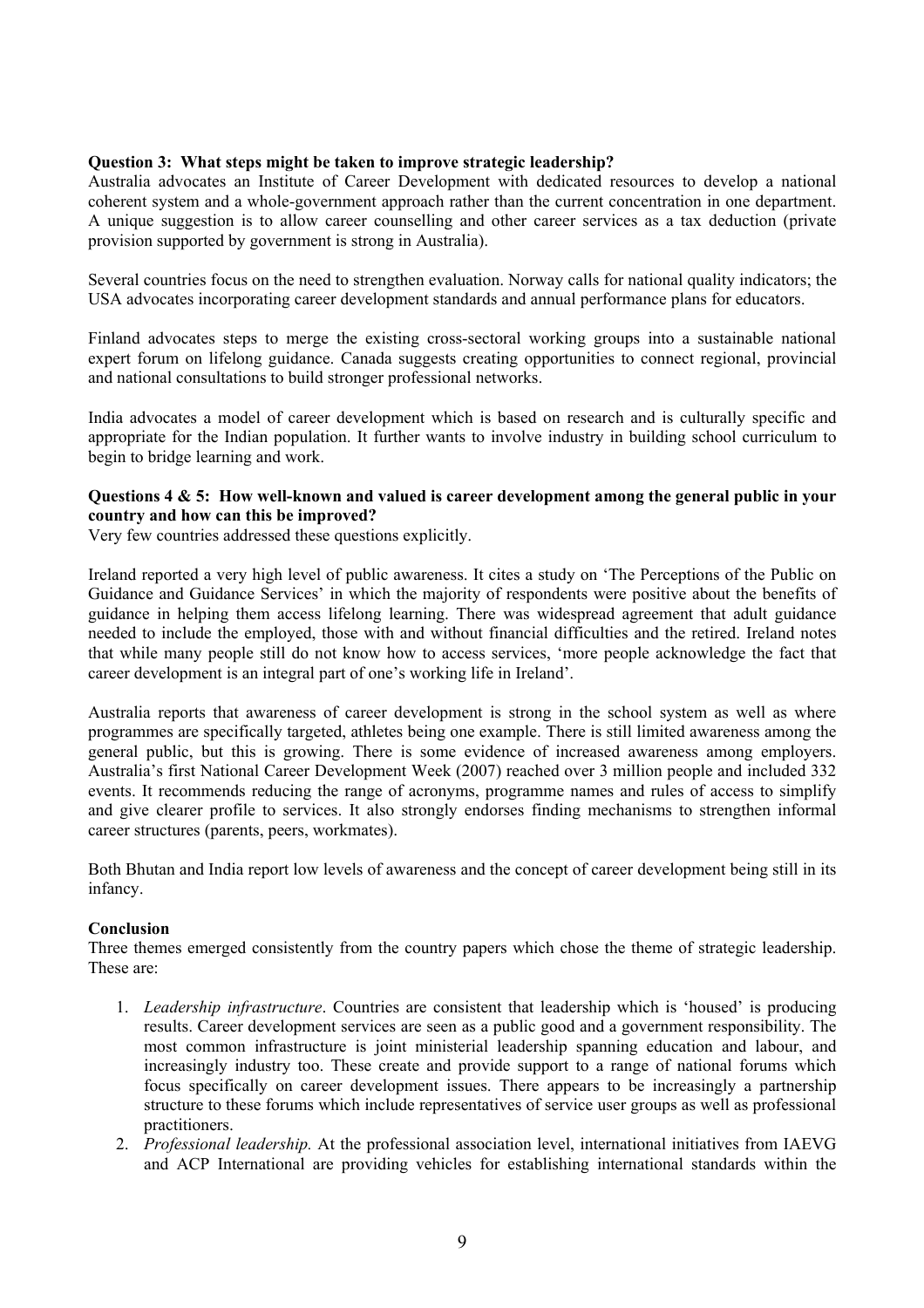profession and for positioning career development as a contributor to international agendas. The Australian CICA model as well as the Irish Institute of Guidance Counsellors represent partnerships with governments which are productive for all stakeholders. There are a very large number of professional bodies of practitioners. Bringing cohesion and coherence to professional leadership initiatives within and across countries, reducing fragmentation and building influence appear to be emerging issues in leadership.

- 3. *Priorities.* Across most papers, three themes appeared consistently:
	- $\triangleright$  Service quality and accountability.
	- $\triangleright$  Services to adults.
	- $\triangleright$  Evidence and evaluation.

The lack of culturally relevant models of career development services was raised by some countries, is foundational, and deserves attention.

- 1. What are the hallmarks of strong leadership in career guidance at the national level (political, policy and professional) which enhance and do not limit state, provincial, regional or local delivery?
- 2. In countries where career development has a strong public profile and public support, what supporting conditions exist and/or what specific initiatives have contributed to this?
- 3. What countries have managed to make progress in employer involvement? What mechanisms were used and what strategic lessons can be learned? What else might be tried?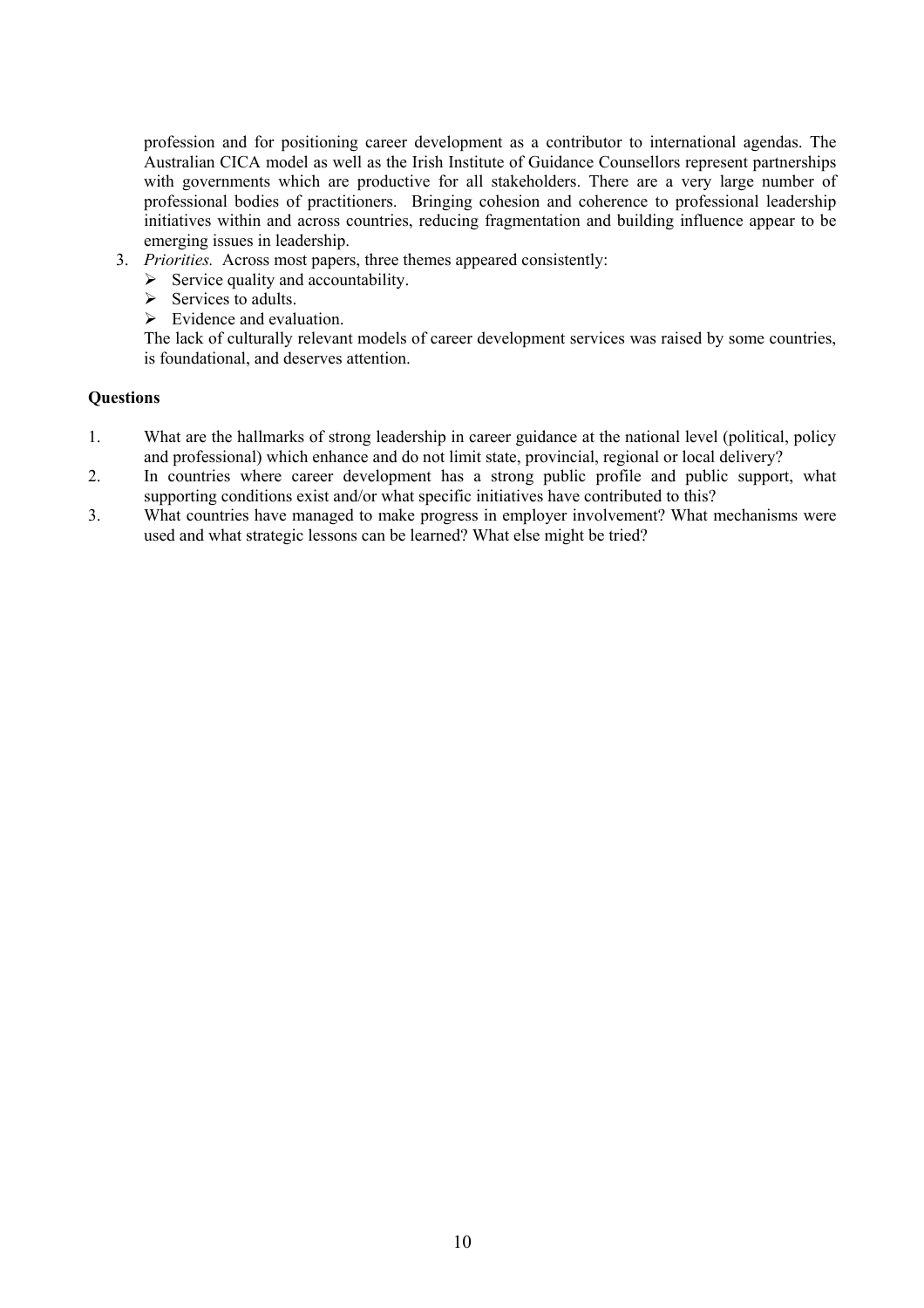## **Theme 3: Harnessing Diversity**

### **Synthesis Report by Sheila Semple**

#### **The reports**

This synthesis report is based on the 13 country reports which covered Theme 3. The reports were asked to address three sets of questions as outlined below. Most reports addressed some of these questions; some addressed all.

#### **Question 1: Key challenges in managing cultural and other societal differences**

A common theme was the increasingly diverse nature of societies. In the United States, for example, 'the number of Americans who belong to ethnic and racial minority groups in the US has grown tremendously during the last decade, and these individuals currently account for 31% of the United States' population', with minority groups expected to make up nearly half of the population by 2050. Another example was the 'mosaic of cultures' which had been present since the inception of Israel, with inward immigration from the ex-Soviet Union countries and Ethiopia being a particular recent feature.

There were several challenges in delivering career development services to diverse groups. Firstly, there was a need to provide access to different types and levels of support in a way that would be responsive to cultural and social differences. And secondly, it was important that career development practitioners were trained appropriately in diversity and social justice issues to ensure increased awareness of different cultural and social perspectives and to provide them with flexible strategies and approaches relevant for different groups. Both the Association of Career Professionals (ACP) and the International Association for Educational and Vocational Guidance (IAEVG) noted the importance of having standards for professional competencies that encompassed an understanding of cultural diversity.

Rural isolation was highlighted as a challenge by a number of countries, with issues of transport and poor technology connections arising. Actually getting services to clients in remote areas was a difficulty (particularly where career development services were relatively under-developed or resourced in a country), while a sparsely distributed population could lead to huge differences between remote and major rural and urban areas. In India, for example, 'while in remote areas access to information is the issue, an overload of information almost overcomes the young person in a city'. There were also concerns about the needs of urban clients of low socio-economic status. Migrants within countries were a challenge for career development provision, but so too were cross-national migrants moving across different education and training systems and labour markets, some highly skilled, others perhaps without the language skills required or refugees/asylum seekers.

A number of challenges related to problems experienced in the operation of the labour market. Several countries noted the difficulties encountered by older workers and disabled clients due to discrimination. In Botswana, the HIV/AIDS pandemic had impacted on economically active groups, meaning that pre-existing skills shortages were exacerbated. And in England, amongst others, differential levels of educational attainment linked to gender and ethnicity had led to occupational segregation.

At the other end of the age scale, diversity in young people's needs was apparent in most countries. These ranged from problems with early drop-out from education in, for example, Denmark and the Netherlands,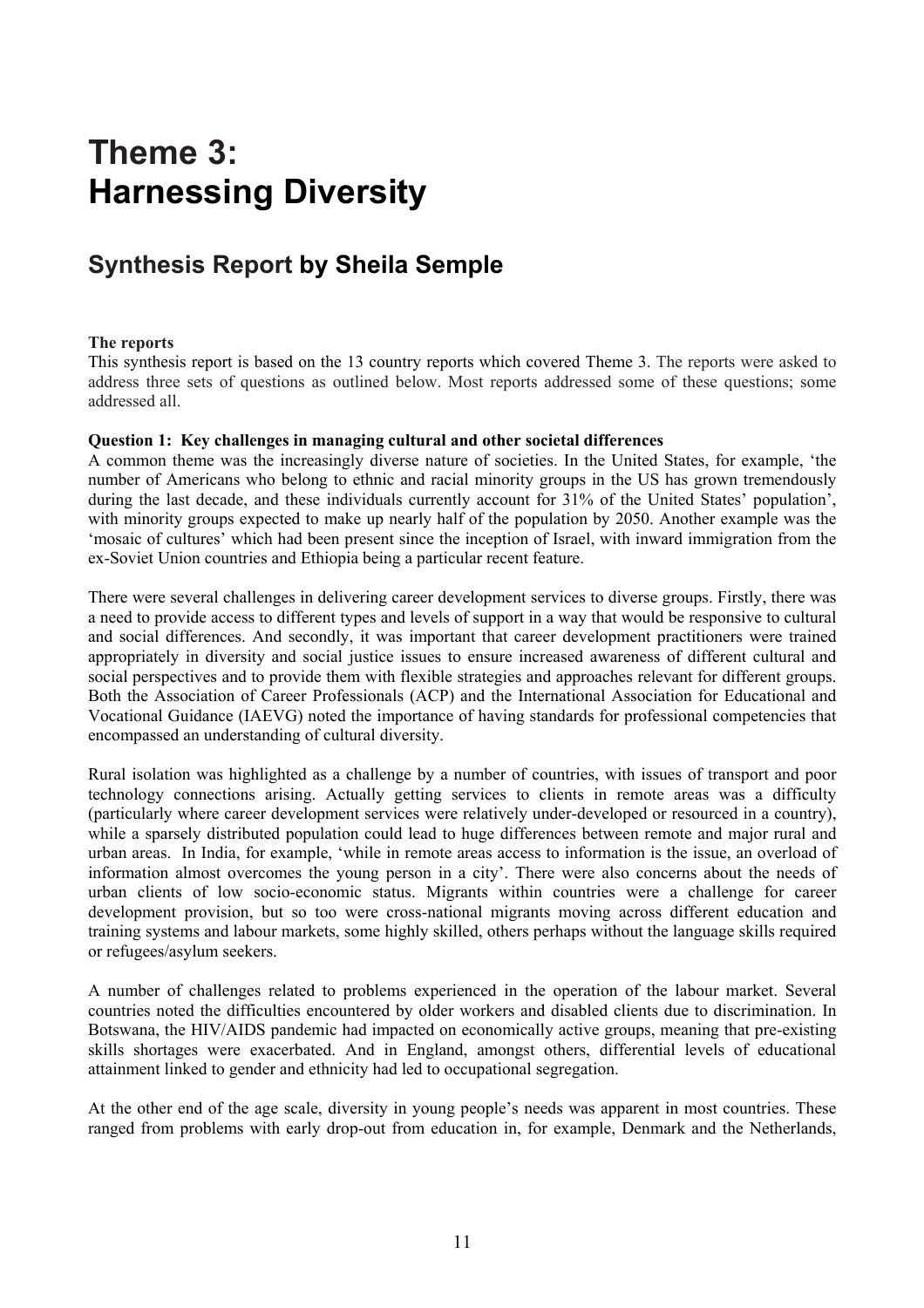through to the needs of those who were Not in Education, Employment or Training (NEET), young parents and those with a disability.

In addition to those already noted, a number of other excluded groups presented challenges for career development policy and services. These included: ex-offenders; low academic attainers; those with literacy issues; and those who were demotivated or with low status in their society.

#### **Question 2: Career development issues for particular cultural and societal groups**

Particular groups brought different career development issues. Indigenous students in Australia needed intervention strategies to support their academic self-concept and motivation, as well as career advice; cynicism, fatalism and negative career beliefs were noted amongst socially backward groups in India; the needs of young people with disabilities were addressed in a number of countries, for example in Northern Ireland where specialist career practitioners had been appointed; and language issues and a lack of understanding of education systems were required to be addressed in dealing with non-Danish clients in Denmark.

Such concepts as 'career', 'motivation for work' and 'career planning' could be understood very differently in diverse cultural contexts, with tensions being noted when, as in the United States of America, there were conflicts between the values of immigrants' culture of origin and the dominant US culture. Particular issues in career development in Israel were experienced in providing services to Ultra-Orthodox men (where rabbinic study is valued over affluence or earning a living) and Arab women in traditionally gender-defined roles. New Zealand career development services have developed a 'Cultural Detective' tool to help practitioner and client become more aware of their respective culturally-defined viewpoints and biases, and services to Maori clients have been designed to take account of different values and perspectives. Two aspects of Te Ao Maori (the Maori world) that are noted as being particularly important are:

- 'acknowledging that career planning and decision-making processes focus around "whanau" (the extended, intergenerational family), "hapu" and "iwi" (sub-tribes and tribes) and so is likely to be couched in "we" not "me".
- 'recognising that for Maori, career planning occurs in the context of the 'health of the whole person' - in the four cornerstones of mind, spirit, physical and family health'.

In many contexts, the capacity of the individual to make independent career decisions or access career development services was seen to be culturally defined: for example, for Arab young people where the father's preference may have a strong influence, and where extended families need to be considered as collective decision-makers; or where career activities will need to be authorised and approved by heads of the respective communities (e.g. in Israel and Thailand). More generally, changing and more diverse family structures in other societies were seen as impacting on the perspectives through which information and advice was understood.

The importance of customising aspects of career development services was recognised as an issue. As noted above, access to culturally sensitive high-quality services and resources was recommended, but methods also needed to be fine-tuned to the specific requirements of different socio-economic groups. Appropriate highquality labour market information also needed to be produced in a format that would encourage economic participation amongst disengaged/disadvantaged groups such as asylum-seekers, migrants and offenders.

The direct involvement of communities and local organisations in the design and delivery of career development services was seen to be valued as both culturally and socially sensitive in recognising the importance of local solutions and also in empowering excluded and disadvantaged groups. Built into this should be sustained funding of local services, plus systematic research into the relationship between career development and social/cultural diversity.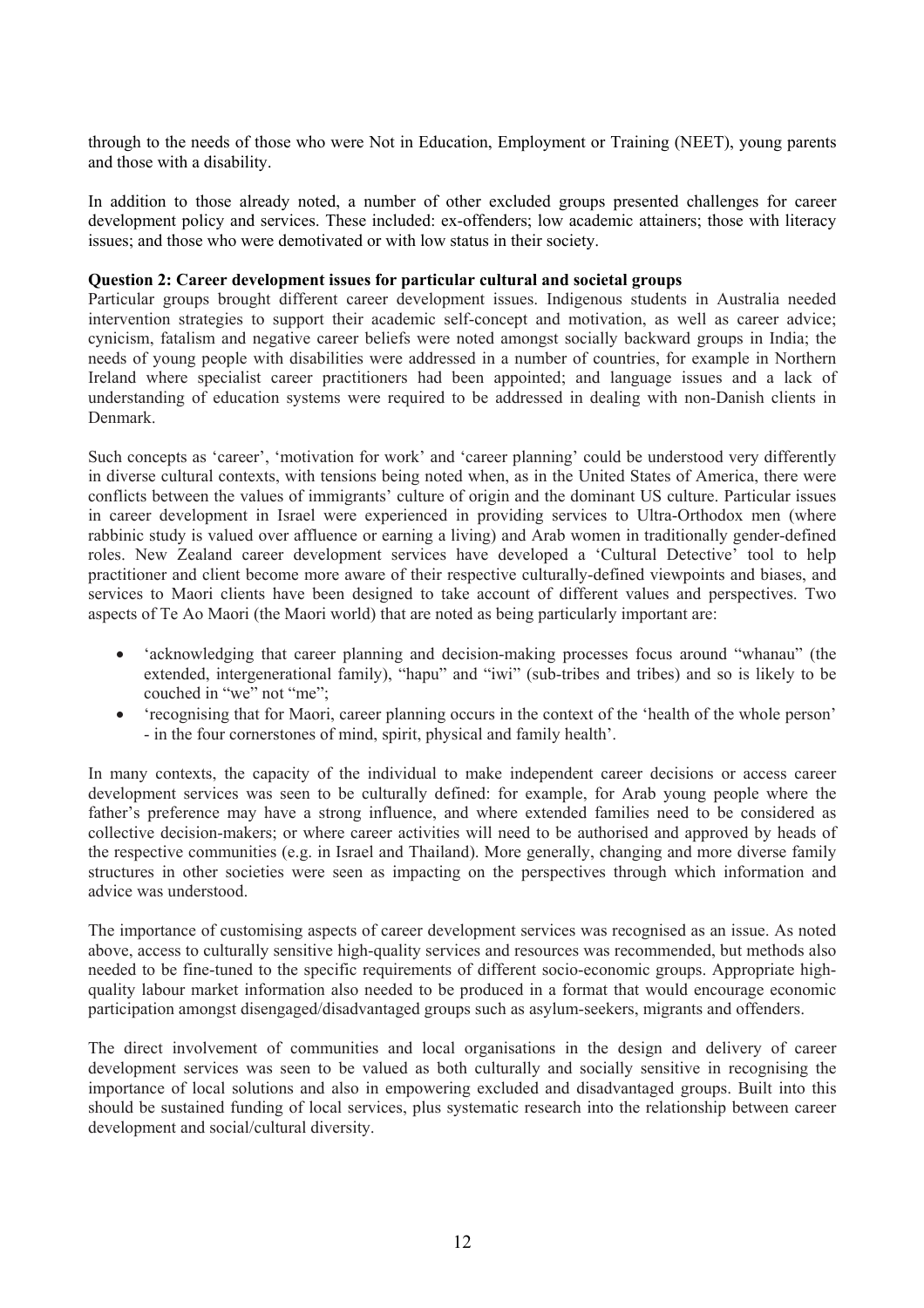#### **Question 3: Career development and social integration policies**

Career development is seen as both a contributor to social integration policies and a key vehicle to deliver social integration.

In the USA, the career development of a diverse workforce is viewed as a critical component of social progress, since 'all US government agencies are required to develop a diversity plan that also directly addresses career development'. In Israel, ensuring the quality of jobs for disadvantaged or excluded groups is seen as contributing to the enhancement of social mobility.

With respect to career development as a delivery vehicle for social integration, some clear statements come from the Australian perspective: 'Through work preparation activities, career development services can act as a cultural interpreter, assisting understanding on issues such as educational opportunities, accessing work and workplaces and other services'….'career development contributes to social justice, equity and strengthening of social capital' and is 'a catalyst for social integration to realise goals of diversity'. In Thailand, too, career development is seen as able to contribute to creating 'a learning culture and labour database for local communities'. And in India 'promoting full employment has been a basic priority of economic and social policies and considered an effective method of eliminating poverty and promoting social integration'.

Most countries link career development services with education, and some have particular links with programmes to improve literacy. Policies on transition, the labour market, entrepreneurship, skill development and anti-poverty action also integrate with career development policy in many countries. While career development services in most countries have targeted services on particular groups, a case could be made for broadening the focus on diversity and the needs of specifically identified groups to that of social justice for all.

#### **Conclusion**

Overall, there were common concerns about the need for diversity training for practitioners and for flexibility of services in the face of diversity: as the New Zealand paper put it, 'acknowledging the cultural and social context… as an explicit part of the career planning process, rather than using a one size fits all model'. Career development could be seen as a key part of a government's strategy to promoting social integration and social justice.

- 1. How might the initial training and continuous professional development of career development practitioners be changed to take more account of cultural and social diversity?
- 2. How can career development resources be made more equally and fairly available?
- 3. What policy changes would help career development organisations to be more effective in contributing to social integration?
- 4. How can the effectiveness of career development services in working with diverse groups and supporting social integration be measured?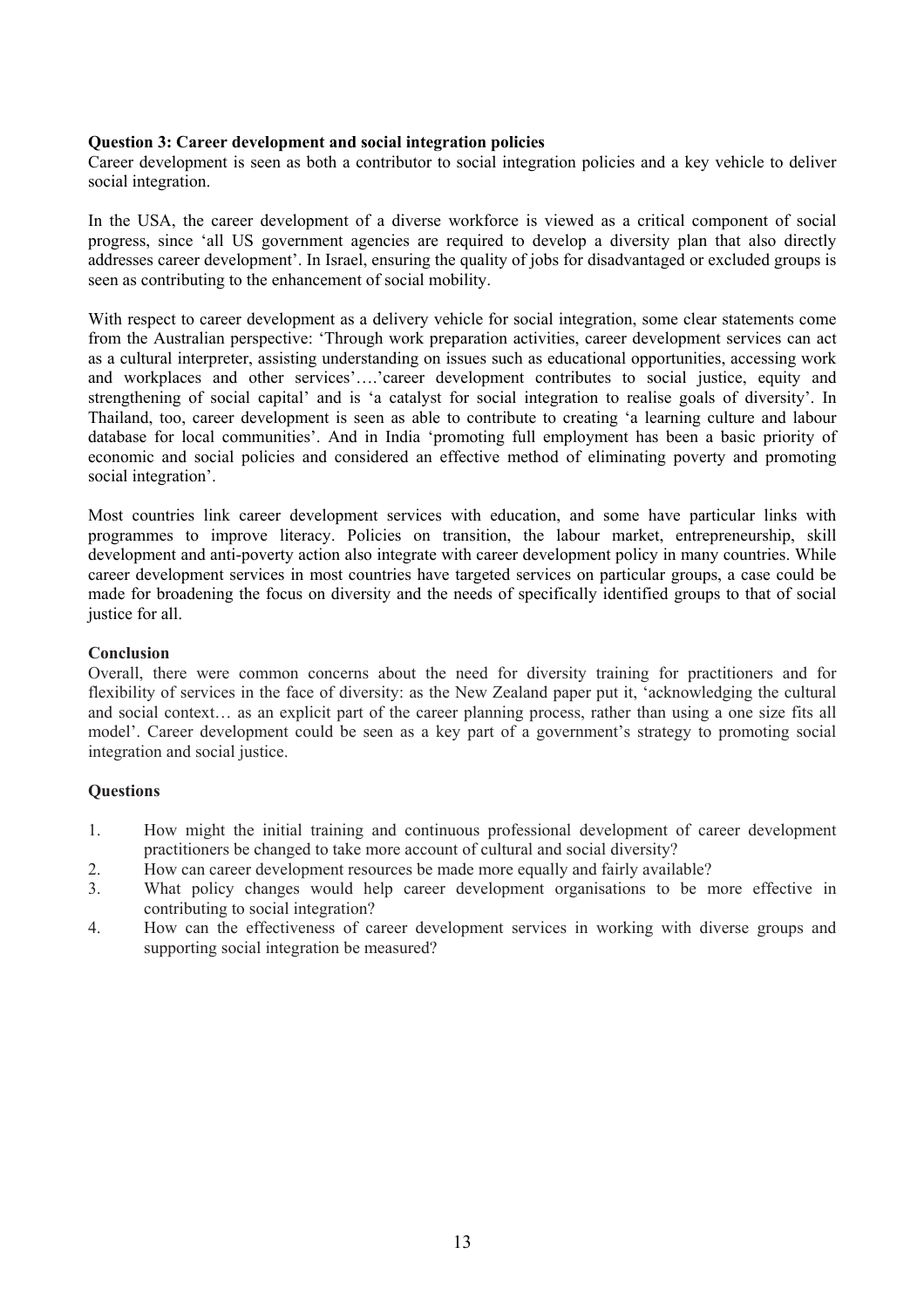## **Theme 4: Impact Evidence**

### **Synthesis Report by John McCarthy**

#### **The reports**

Ten countries and one international association chose to comment on Theme 4. Fourteen countries provided brief self-evaluative comments.

#### **Question 1: What expectations of career development services does your country have?**

Expectations of career development services are established by countries in a number of ways:

- through legislation;
- through national programmes for education and training;
- in national strategies such as national development plans (NDP);
- as policy objectives for education, training, employment and social inclusion;
- in national social partnership agreements involving governments, employers, trade unions, and civil society;
- in opinions expressed by the general public and by users of such services;
- as position papers on labour market skills shortages both current and future;
- in policy guidelines for the delivery of career development services:
- in statements of delivery agencies:
- in statements of guidance practitioner associations both national and international.

In some countries such as Denmark, the expectations appear to be mainly expressed by the education sector. In other countries such as Ireland and Finland, the importance of career guidance services appears equally recognised by both education and employment sectors. Indeed in Ireland the value of career guidance services appears to have penetrated the collective psyche of government, employers, trade unions and the general public. It figures not only in national social partnership agreements but is well represented in plans to up-skill the existing workforce and in preparing the future workforce for 2020. In Canada, with its strong provincial government structure, there is nonetheless a common pan-Canadian expectation that career guidance will contribute to increasing participation in post-secondary education, especially from societal groups who have traditionally been under-represented.

The expectations themselves are couched in different terms in the education and employment sectors. In the education sector, policy-makers are concerned with improving participation, completion and attainment levels in education and training for young people and adults, and with increasing the effectiveness of education (e.g. Hungary). Career guidance is increasingly seen as a support to adult learning and retraining, in particular to improve adult employability (e.g. Finland). In the employment sector, career guidance services are expected to develop human resources, to support employment and employability (e.g. Quebec), to assist low-skilled and disadvantaged individuals to improve their employability through participation in education and training, and also to aid the social and workforce integration of migrant workers and older workers.

#### **Question 2: What evidence exists to show that career development services are making an impact on individuals, different societal groups, on the economy, and on the wider society?**

Interpretation of the words 'evidence' and 'impact' led to differences in response to this question. Several countries made use of 'proxy' or indirect measures of impact:

- increase in percentage of males and females undertaking non-traditional careers (Botswana);
- women's participation and level of activity in business and politics (Botswana);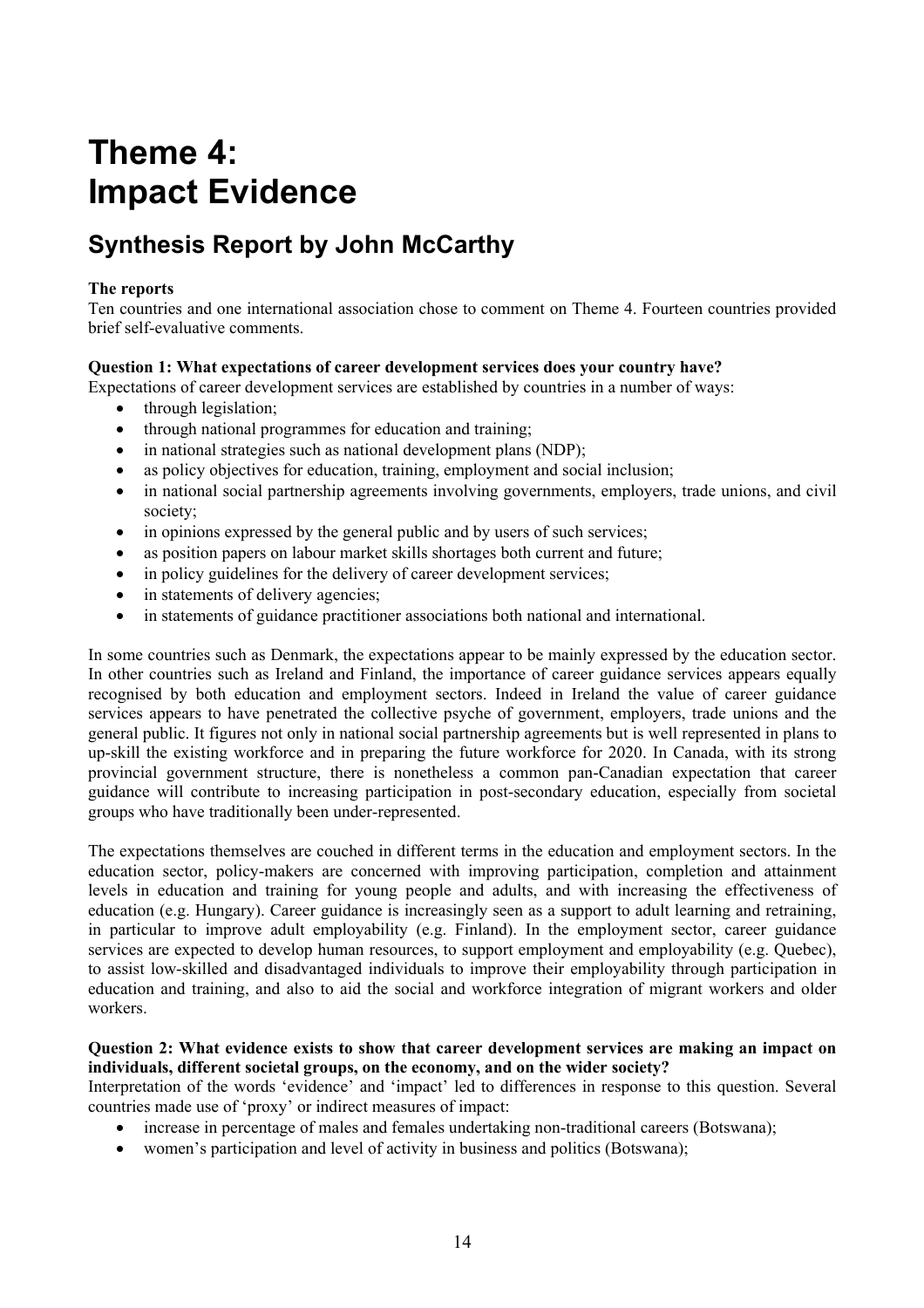• the number of community networks established for diversity and security development (Thailand).

Most of the evidence reported was of an indirect nature: the provision and existence of career development services attests to their value, indicates that there is a need for such services, and demonstrates that they do useful work. It is an argument based on blind faith without any perceived need for supporting evidence.

Other indirect evidence included:

- the political importance attached to guidance, reflected for example in the establishment of national co-ordination or consultative mechanisms for guidance involving education and labour ministries and other stakeholders (Denmark, Finland, Ireland);
- the placing of guidance in national development programmes (Botswana, Hungary);
- the locally generated range and level of career development service activities in different provinces (Canada).

Occasional evaluation studies of career guidance issues also provide indirect evidence of impact. The Ireland report gives five interesting examples:

- Public Perceptions of Guidance Services (2005-6).
- Careers and Labour Market Information in Ireland (2004).
- Attitudes of Students and Graduates to Career Services in Higher Education (2005).
- The Review of Guidance in Post-Primary Schools (2003-7).
- The Composite Report of School Guidance Inspectors (2007).

The evidence gathered in such occasional studies is invaluable as feedback to improve the quality and focus of the existing services, but of itself is not a direct measurement of impact (change in citizen competence, behaviour and situation). Some of the conclusions though are encouraging: 'guidance provision was held in high regard by many people; people are clear about its benefits and in particular how it assists them to access lifelong learning' (but also 'people need guidance to find the guidance services appropriate to them'!).

One conclusion of an evaluation (2007) of the guidance reforms in Denmark, especially the practice of guidance in Youth Centres and Regional Guidance Centres, applies to most countries: 'there is a lack of evidence (research) of the effects of guidance'.

#### **Question 3: How are impact and effectiveness defined?**

The most comprehensive definitions are provided by researchers in Canada:

- Changes in client competence.
- Changes in personal attributes.
- Changes in client situation.
- Broader changes for the client and the community.

In the model they are currently testing, the researchers define impact outcomes as hoped-for end-results of a guidance intervention such as:

- employment status;
- placement rates;
- participation in training:
- engagement in job search:
- client ability to fit in the workplace and over time;
- societal impact (less crime, less substance abuse);
- impact on interpersonal relationships (better relationships with co-workers and family);
- economic impact.

By contrast, the policy-makers' responses had more limited requirements: participation, retention, and progression in education and employment (Denmark, Hungary, Ireland, Maldives, Thailand). In the case of Denmark, the expected long-term effects are very clearly defined: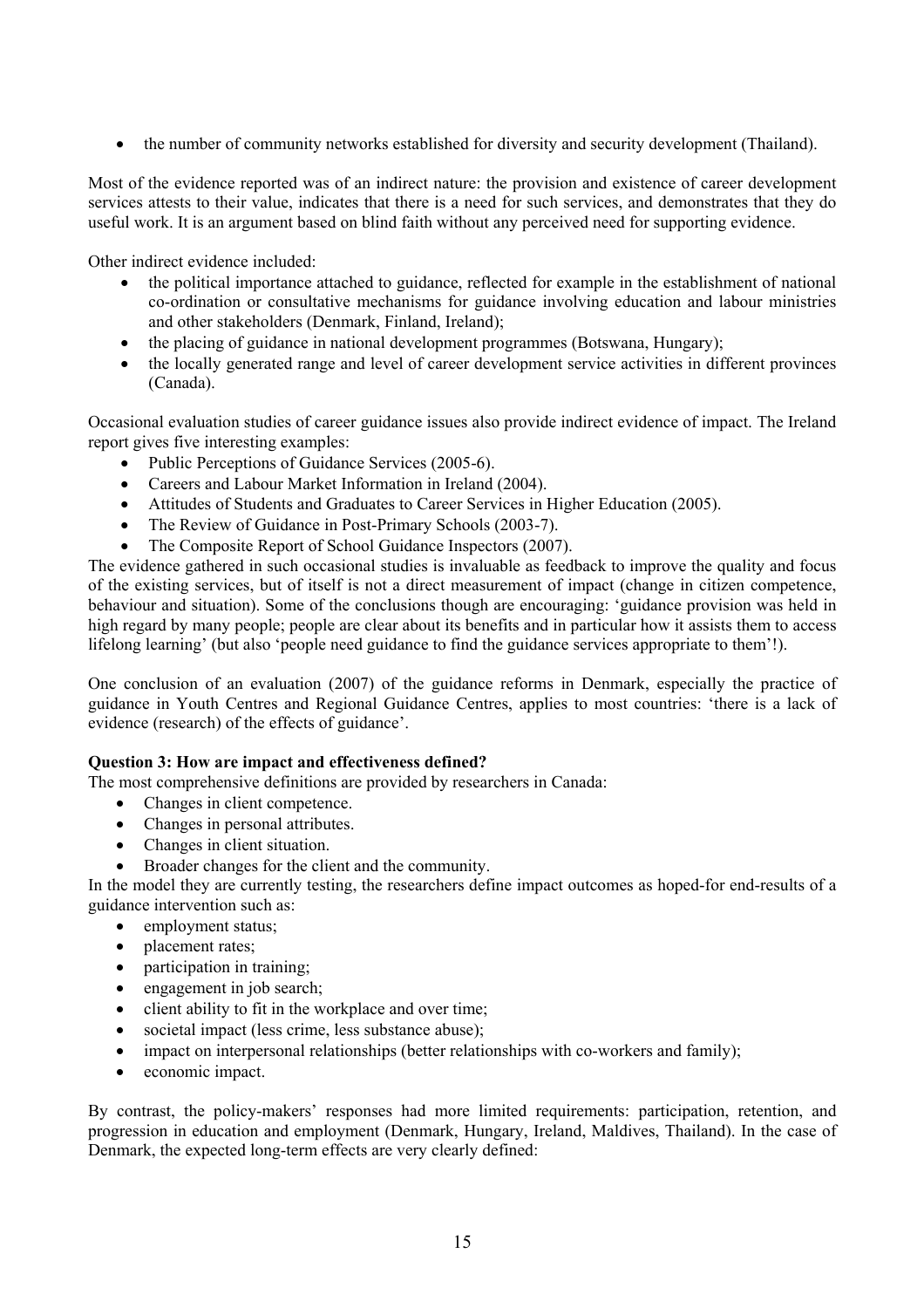- The percentage of young people moving to further education and employment after finishing Youth Education.
- Graduation and drop-out rates, and the percentage changing courses 1, 2 and 3 years after finishing Youth Education.
- Percentage of young people continuing in the education system after completing compulsory education: 3, 15 and 27 months later.

Such transition statistics occurring after the implementation of the new guidance reform will be compared with baseline data obtained in 2000, 2001 and 2002. Successful transitions are viewed as an indicator of the effect of guidance interventions in both Denmark and Wales – though, as the Denmark report observed, guidance services are one of several influential factors that contribute to young people's pathways.

Basic statistics (input, process, output) as referred to in the Denmark and Finland reports are the foundation of any data-collection system for guidance. Whichever way one looks at definitions of impact and effectiveness (from the viewpoint of researchers, of policy-makers, or of practitioners), the conclusion of the Ireland report is pertinent: 'indicators that enable services to improve practice and to inform public policy and investment are vital'.

#### **Question 4: What significant gaps are there in evidence and what steps are being taken to address them?**

In most countries there is no national monitoring and measurement of impact. As the Ireland report states, there is a lack of a prescribed tracking mechanism between and across different levels of education and training, and there is a need for more direct measures and for outcome data. Or, as put succinctly by Botswana, there is ineffective data capturing, monitoring and evaluation. Where transition data are being collected, as in Denmark, there is a concern that other measures are needed for outcomes of different guidance learning activities.

Two countries, Canada and Finland, report efforts to address the gaps. In Canada, in addition to the testing of the outcome framework model mentioned under Question 3 above, several projects are under way to measure the impact over time of guidance interventions, using experimental and control groups, and to embed the framework model in employment counsellor training. In Finland, work has commenced on developing a sustainable evidence base for guidance services for adults in both the education and employment sectors that will draw on EU and other international experience and expertise. The focus will be on the development of both a qualitative and a quantitative approach to measuring the cost-effectiveness of guidance interventions.

#### **Question 5: How do policy-makers use impact evidence?**

Given the generally underdeveloped state of impact measurement worldwide, this question generated few responses. In Denmark, impact evidence is used to observe progress in the attainment of public policy goals and targets. In Finland, the data currently collected are used to assure the quality of services in the public employment service and in schools, but do not have higher-order uses. In Wales, such information is also used for quality-assurance purposes but in addition it informs relevant Welsh Assembly (parliament) policies. In Ireland, statistics gathered quarterly for the Adult Education Guidance Initiative are used by the stakeholder management group to review and evaluate the changing nature of adult target-groups and the support they require.

#### **Self-evaluation comments (14 countries) on impact evidence**

Countries assigned different meanings to the scale of 0 to 10, so it is difficult to draw conclusions based on the figures alone. However, the comments provided with the ratings are instructive. Australia is trying to find ways to include measures of effectiveness of career development services in transition programmes and as performance indicators for National Reform Agenda priorities. Norway also sees the need to address this theme through existing and future structures for guidance co-ordination and delivery. England, despite collecting a wealth of information on existing service delivery, has little information relating the costs of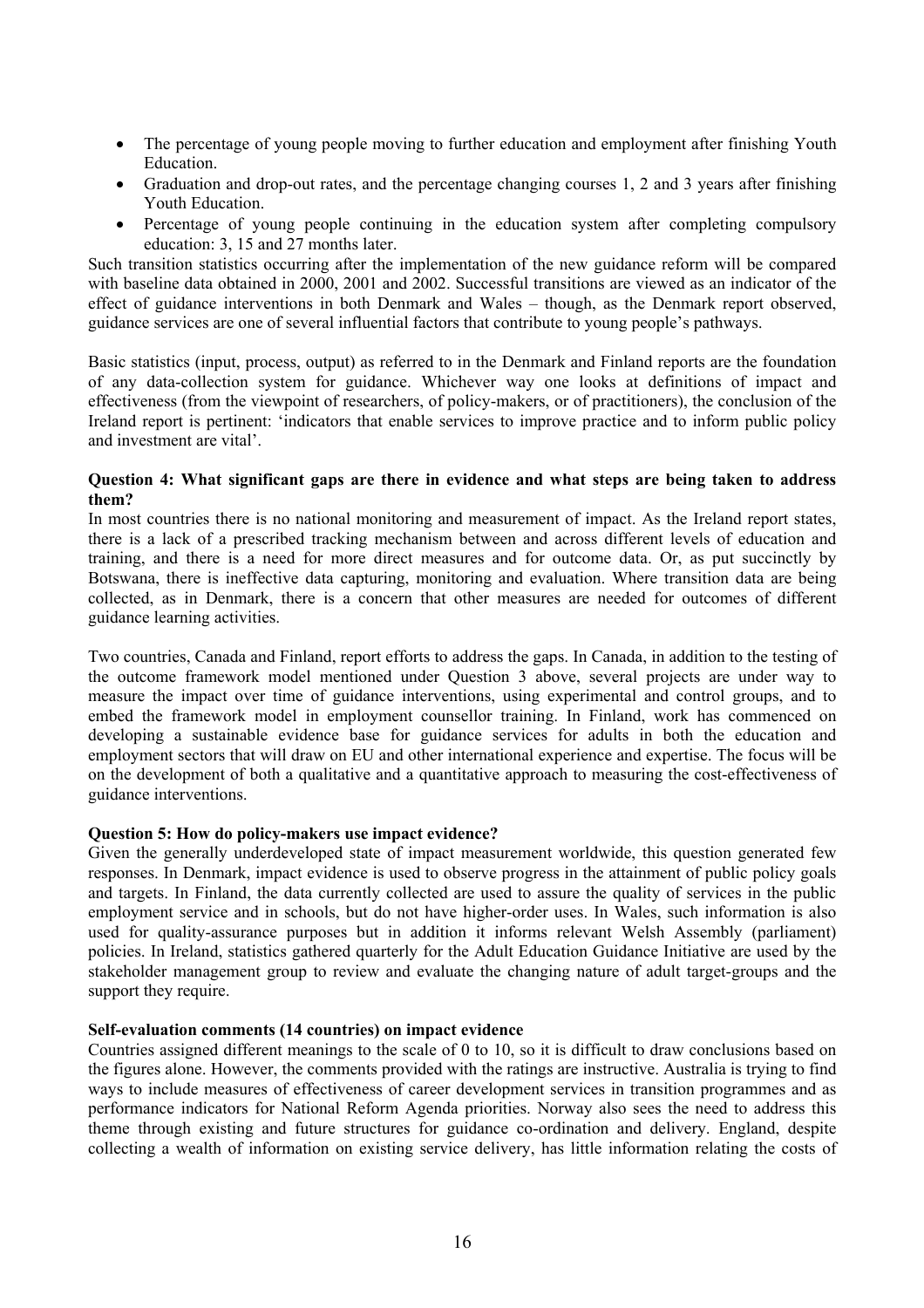delivery to outcomes, and intends to address this. But without strategic leadership for guidance, the issue of impact evidence is a non-issue, as the Netherlands report comments.

#### **Conclusions**

Policy-makers in most countries expect that career development services contribute to the achievement of public-policy goals and targets in the education, employment and social inclusion sectors. These expectations are expressed as anticipated macro-level indicators such as retention, progression, up-skilling, and successful transition rates. These indicators are what interests policy-makers. But there is some recognition that such rates are not, on their own, the exclusive outcome of guidance interventions. Despite these expectations, little attempt has been made by policy-makers to date (with the exception of Denmark) to find evidence to support such links. Serious attempts are being made by some researchers to engage with policy-makers on meaningful outcome data, but we are only at the beginning of addressing this issue.

On the positive side, increasing attempts are being made to gather other forms of data, particularly users' views of their experiences of career development services. Such data, while useful in themselves, are not a substitute for outcome data.

- 1. What kinds of impact indicators of the effects of career guidance do policy-makers really want? How realistic are their expectations? For which purposes would they use them?
- 2. Of the outcomes of career guidance that interest policy-makers (e.g. retention, progression, participation in education, training and employment), how feasible is it to measure what proportion of these are attributable to career guidance interventions/activities? What basic data need to be collected in the education and employment sectors so that such analyses can be undertaken?
- 3. Given the dearth/lack of evidence on impact and outcomes of career guidance interventions, what role should policy-makers play in order for such evidence to emerge?
- 4. How can consensus be achieved at national and international levels on definitions of impact and effectiveness that provides meaningful data for policy-makers?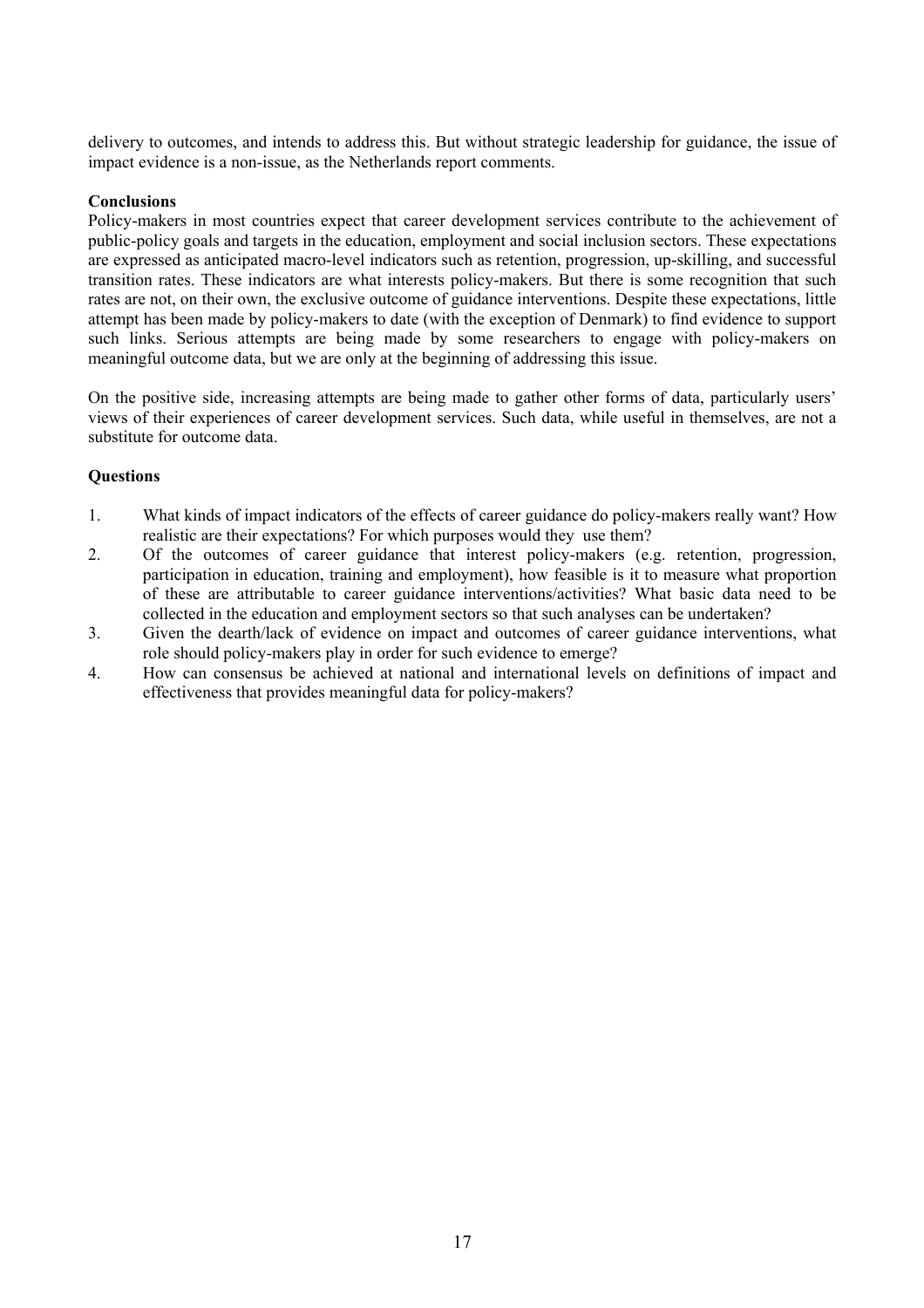## **Theme 5: Role of the Citizen**

### **Synthesis Report by Spencer Niles**

#### **The reports**

This synthesis report is based on the 8 country reports addressing Theme 5. The country teams were asked to address four questions:

- 1. How can different societal groups of users and potential users be involved in the design of career development policies and services?
- 2. Is this considered important in your country as a way to improve the customer experience or to engage with 'hard to reach' groups?
- 3. What works?
- 4. How is action taken on relevant findings?

Each report addressed some of these questions; none addressed all.

#### **The responses**

In general, country team responses emphasise the need for including citizens in the design, delivery, and evaluation of career services. All country teams agree that citizen involvement in career services is important for improving the quality of service delivery to all groups, including 'hard to reach' groups. Most country teams report mixed results, however, regarding the extent to which success has been achieved relative to engaging citizens in the design of career development policies and services. The reports are also fairly silent on the matter of how action is taken regarding user involvement in the design and development of career development policies and services. The numerical ratings of all countries related to Theme 5 were relatively low.

#### **Strategies for involving citizens**

There is consensus that soliciting feedback from users is critical. Strengthening the quality of career services depends upon learning what users find helpful in fostering positive career development. Acquiring user feedback is the most common way in which citizens become involved in the design of career development policies and services.

For example, in Austria, feedback from career services recipients is routinely solicited. Austrian guidance and counselling providers seek to systematically enhance the role of the citizen by including them in the service evaluation process. At the school level, students and parents/guardians complete questionnaires and, in some cases, structured interviews regarding the usefulness of, and satisfaction with, career services received. In tertiary education, data are collected identifying the frequency with which students change their major field of study and student success in navigating the university-to-employment transition are also assessed. Similar data (e.g. transition to employment, user satisfaction) are collected from adults receiving career services in adult education programmes and public employment services.

In Denmark, there are similar efforts under way regarding the inclusion of user feedback in evaluating career services. In addition to assessing user satisfaction with career services, however, the services are assessed by identifying what kind of services are provided and by assessing the direct (i.e. impact on the individual) and indirect (i.e. impact on society) effects of career services delivery. Moreover, citizens are viewed as being central not only in evaluating services but also in designing and delivering career services (Austria is also moving toward this approach). Thus, the Danes extend the range of service delivery models from something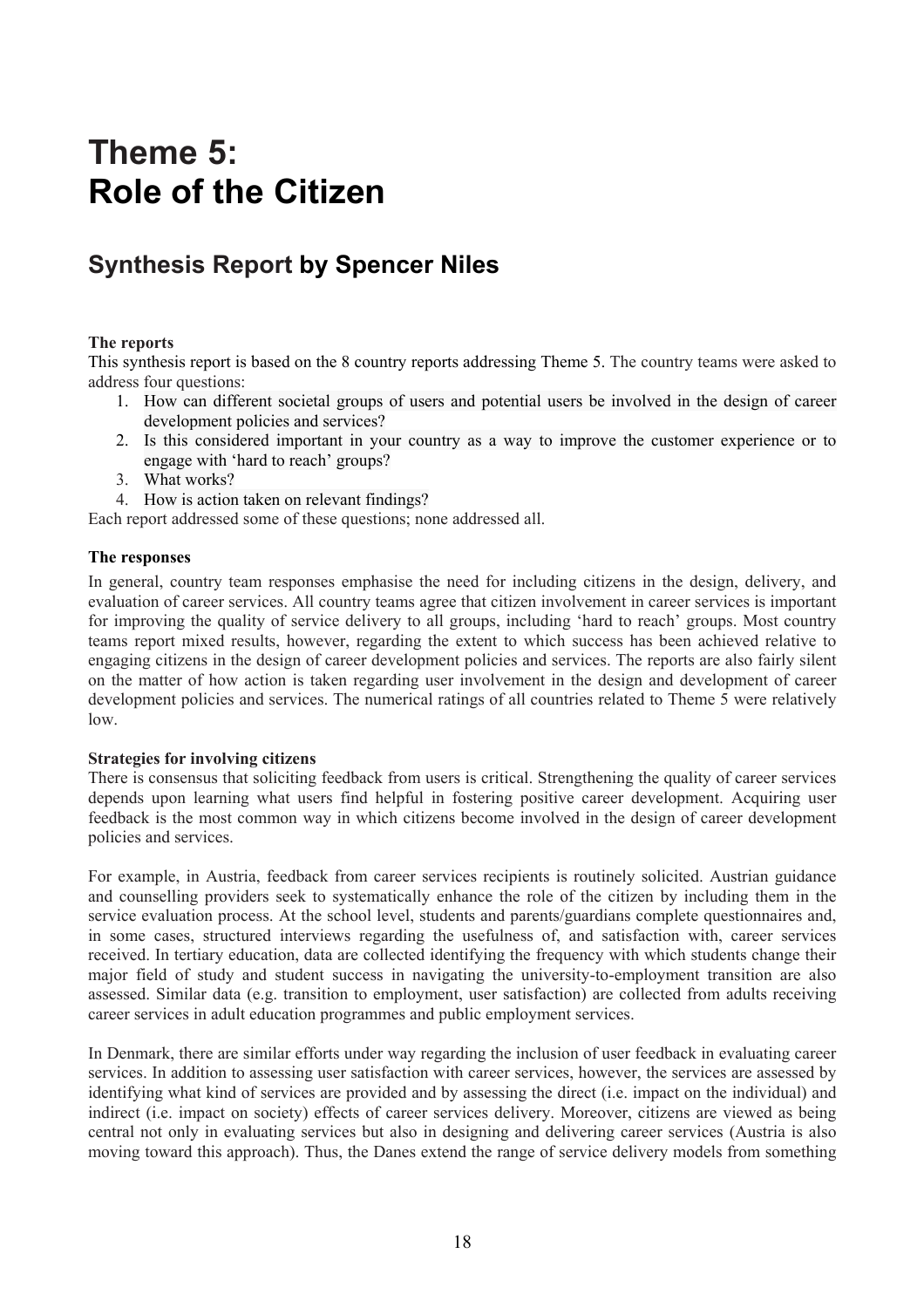the career practitioner does to clients (the modal approach internationally), or something the career practitioner does with clients (the collaborative approach advocated in many post-modern career intervention models), to something clients do for themselves (a true empowerment model). In this regard, a taxonomy of participation has been developed, identifying three levels of citizen involvement in career services. At the individual level, citizens can be involved in shaping their own user experiences. At the service level, service users can participate in designing services, setting priorities for services, and addressing service gaps. At a wider level, citizens can be involved in influencing public policies related to career development as well as service design and review.

In England, there is also the realisation of the need for moving beyond simply soliciting career services user feedback (which is done routinely) to engaging adults in policy and strategy development. Recently, adolescents have been included in the design and delivery of career services. But real involvement of adults in these processes has yet to occur.

Israel is experiencing a substantial emergence of citizen-based initiatives that address social welfare and poverty issues, including job search assistance for adults (including adults over the age of 45). A challenge facing the service providers in citizen-based agencies and NGOs relates to accountability. Specifically, there is often pressure to reinforce the funding source's political and social agenda (which could, at times, be at variance with the best interest of the individual).

In some nations (e.g. Jordan), a collectivistic orientation to career decision-making represents the dominant approach to career choice. Parents and families in countries such as Jordan play a critical role in orienting young people toward occupational options. Sometimes this influence severely restricts the options young people feel able to consider. The familial influence in career decision-making is so important that efforts are under way to educate parents about career development. School-based forums and activities are examples of strategies for providing important career development information to parents. A parent resource tool-kit is also being developed to engage parents in the career development process in ways that meet the developmental needs of their children.

In Scotland, there is the clear recognition of the need for greater citizen involvement in the design and delivery of career services. There is also the clear understanding that putting citizens at the heart of all aspects of career services requires policy-makers and service providers to truly 'listen' to the perspectives of citizens and to be open to integrating the views of citizens in service design and delivery.

Although numerous models for career services in primary, secondary, and tertiary education exist within the United States, these services often ignore the needs of those who are not successful academically – ironically, the citizen group that likely has the greatest need for career assistance. Several states (e.g. Maine, Pennsylvania) do require all secondary school students to be exposed to career planning classes; however, there are few instances in which students participate in the systematic evaluation of these courses. Most methods of involving citizens in the design of career development policies and services in the USA involve user satisfaction surveys. Beyond this, a substantial number of evaluation and treatment outcome studies are conducted in higher education settings. Some efforts of national associations (e.g. the National Career Development Association) have sought to extend quality services to a wider range of citizen groups (e.g. through the development of the Career Development Facilitator curriculum).

Careers Wales provides an excellent example of integrating citizens in the design of on-line career services. Careers Wales Online (CSO) involves citizens in focus groups, user surveys, discussion forums, and advisory and management roles to acquire important input into the ongoing refinement of this Welsh website. On-line services also have the advantage of offering career assistance to hard-to-reach groups (e.g. jo-seekers in rural areas and students receiving home-based schooling). Given the preponderance of data indicating that on-line services are most effective when used in conjunction with a career practitioner, however, it seems important that an over-reliance on technology for the delivery of careers services be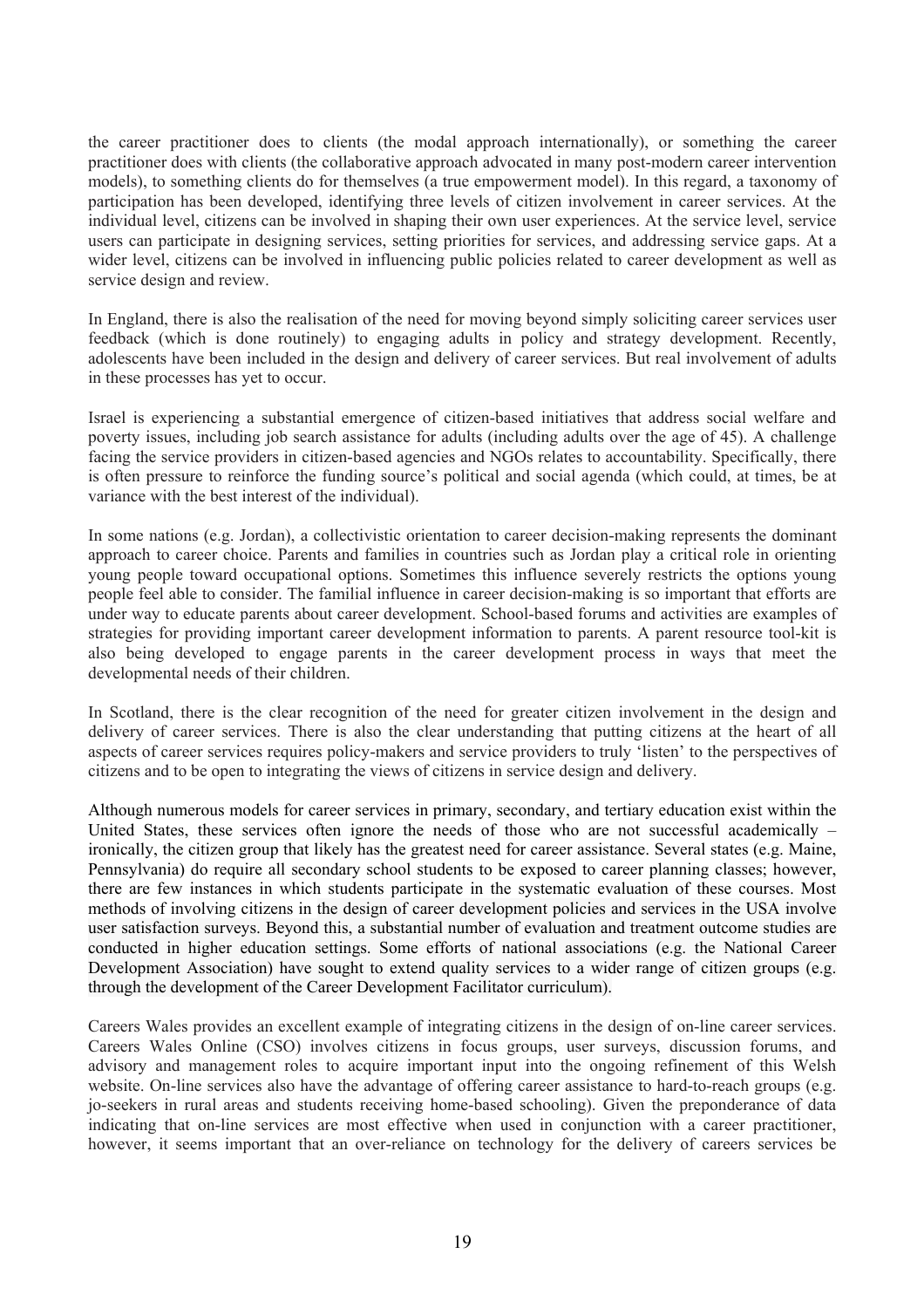avoided. It is not clear whether the level of engagement citizens enjoy in the design of CWO also occurs in settings where career services are provided in a more face-to-face format.

#### **Conclusion**

There is consensus that the role of the citizen is crucial in strengthening career development policies and services. With regard to career services, this most often translates into soliciting user feedback regarding satisfaction with services received (i.e. opinion data). There is little information in the country reports regarding how this sort of user feedback becomes integrated into the service improvement process. Sharing information and examples, specifying how this occurs, is needed. There is also the sense that there is minimal systematic collection of opinion data (e.g. by using similar data-collection questionnaires across similar settings). Clearly, some between-setting variability is needed, as it allows for more situation-specific user feedback. Creating some uniform procedures in data collection, however, provides opportunities for comparisons across settings. Moreover, there appears to be relatively little incorporation of outcome data in the service enhancement process. Although opinion data are useful, the opinions of the same person can fluctuate over time and be heavily influenced by factors such as the likeability of a particular service provider. Involving the users of career services in field-based treatment outcome studies is essential for more rigorous evaluations of career services. Obviously, there are often structural limitations to such efforts in practice settings, but there are numerous examples in the literature as to how practitioners successfully cope with such limitations to engage in more systematic evaluations of career services.

With some notable exceptions, there seems to be some reluctance to engage citizens in the design and delivery of career services. There is, however, agreement upon the need to make career development services more consumer-centric. There are instances in which this is occurring with regard to the design of web-based career services. Understandably, moving in this direction can be unsettling for many career practitioners. There can in particular be very legitimate concern regarding the ethics of having citizens provide services for which they are not trained. On the other hand, we know from research in the field of social psychology that providing and receiving support from others experiencing similar challenges is the most powerful sort of social support that can be provided. Thus, there is a tension that exists regarding the degree to which citizens engage in the delivery of career services. It can be argued that this tension is very useful in helping practitioners to be sensitive to the advantages and the limits of involving citizens in career services. More examples as to how practitioners manage such tensions effectively will provide important information for others attempting to achieve similar goals.

Shifting to the issue of involving citizens in strengthening career development policies raises many of the same questions noted above. Because policy development involves conducting needs assessments, addressing gaps in services, communicating funding needs, and engaging in additional strategies for effective advocacy of career services, citizens have a crucial role to play in strengthening career development policies. Additionally, the ethical issues that can arise when involving citizens in the delivery of career services are not as inherent in the process of involving citizens in the design of services or in strengthening policies. Thus, it becomes a bit perplexing that more examples for involving citizens in such processes were not identified in the country papers. Certainly, citizens have critically important roles to play as members of advisory boards and as advocates to stakeholders such as lawmakers and funding agencies (to mention just two examples). Sharing examples of effective strategies being used for involving citizens in strengthening career development policies can be useful in motivating others to increase their efforts in this arena.

In summary, while it seems that consensus exists in favour of greater citizen involvement in the design of career development policies and services, examples of this occurring seem less evident in the country reports. There are also few success stories related to involving citizens who are members of 'hard to reach' groups. Perhaps this reflects where the field is in the evolution of involving citizens in enhancing policies and practices. If awareness of the need for greater citizen involvement is the first step, then there is the hope and expectation that specific examples of how this is occurring will soon follow.